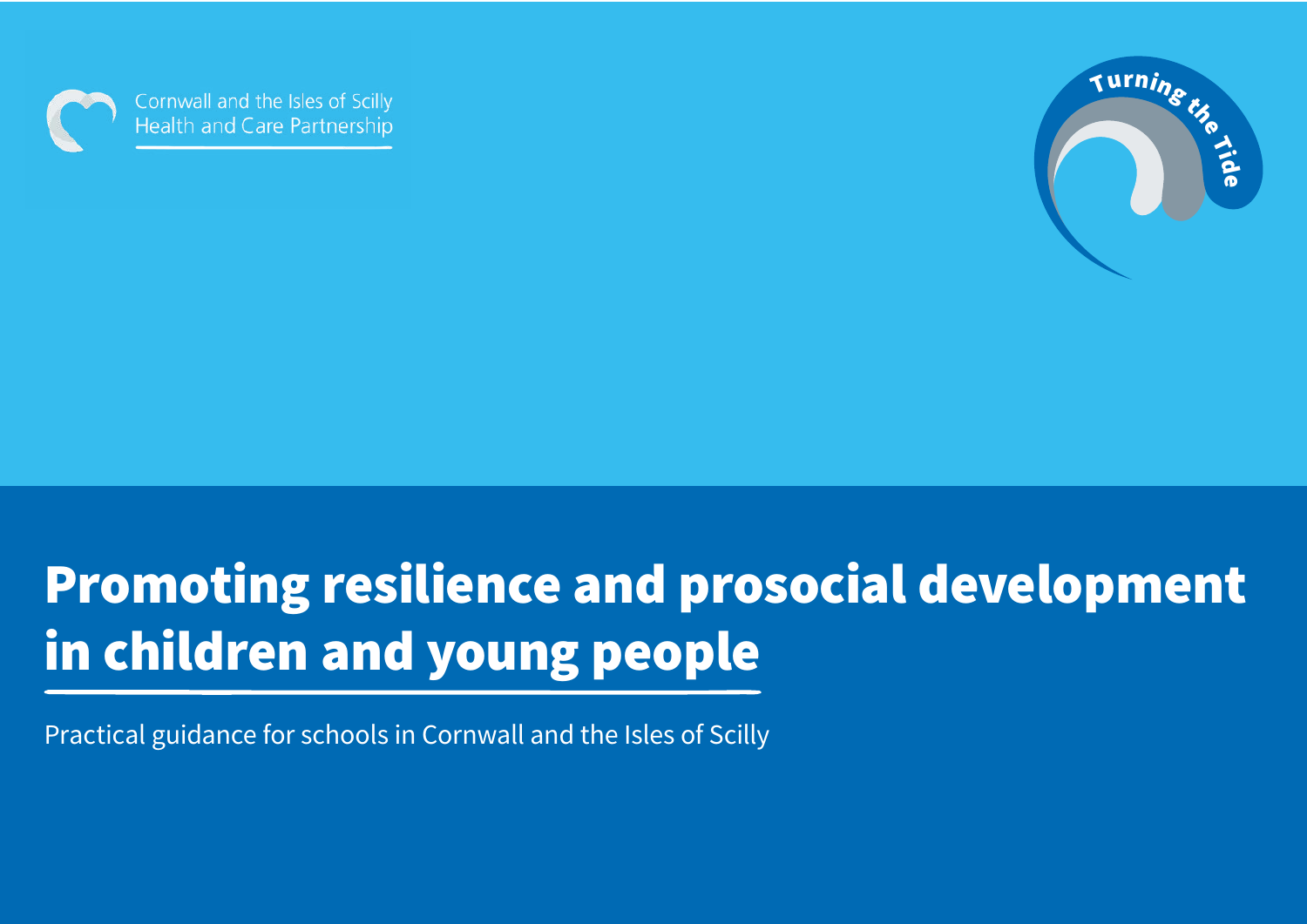## **Contents**

| Aims and guidance                                                            |    |
|------------------------------------------------------------------------------|----|
| What are prosocial skills?                                                   | 4  |
| Neuro-science of infant and early childhood social and emotional development | 5  |
| Prosocial development                                                        | 6  |
| Prosocial development factors                                                | 8  |
| What is resilience in children?                                              | 9  |
| Protective factors in resilience                                             | 12 |
| <b>Building resilience</b>                                                   | 13 |
| Why some children lack resilient responses and prosocial skills              | 14 |
| The impact of poorly developed prosocial skills on resilience in children    | 15 |
| Supporting vulnerable children using PACE approach                           | 16 |
| Promoting resilience in schools                                              | 18 |
| Things to remember                                                           | 21 |
| I-Thrive framework pathways of care and support                              | 22 |
| References and information                                                   | 23 |
| Appendix 1: PACE model                                                       | 24 |
| Appendix 2: Parents help sheet                                               | 26 |
| Appendix 3: ways to build resilience in children                             | 27 |
| Appendix 4: Roles and responsibilities in school                             | 29 |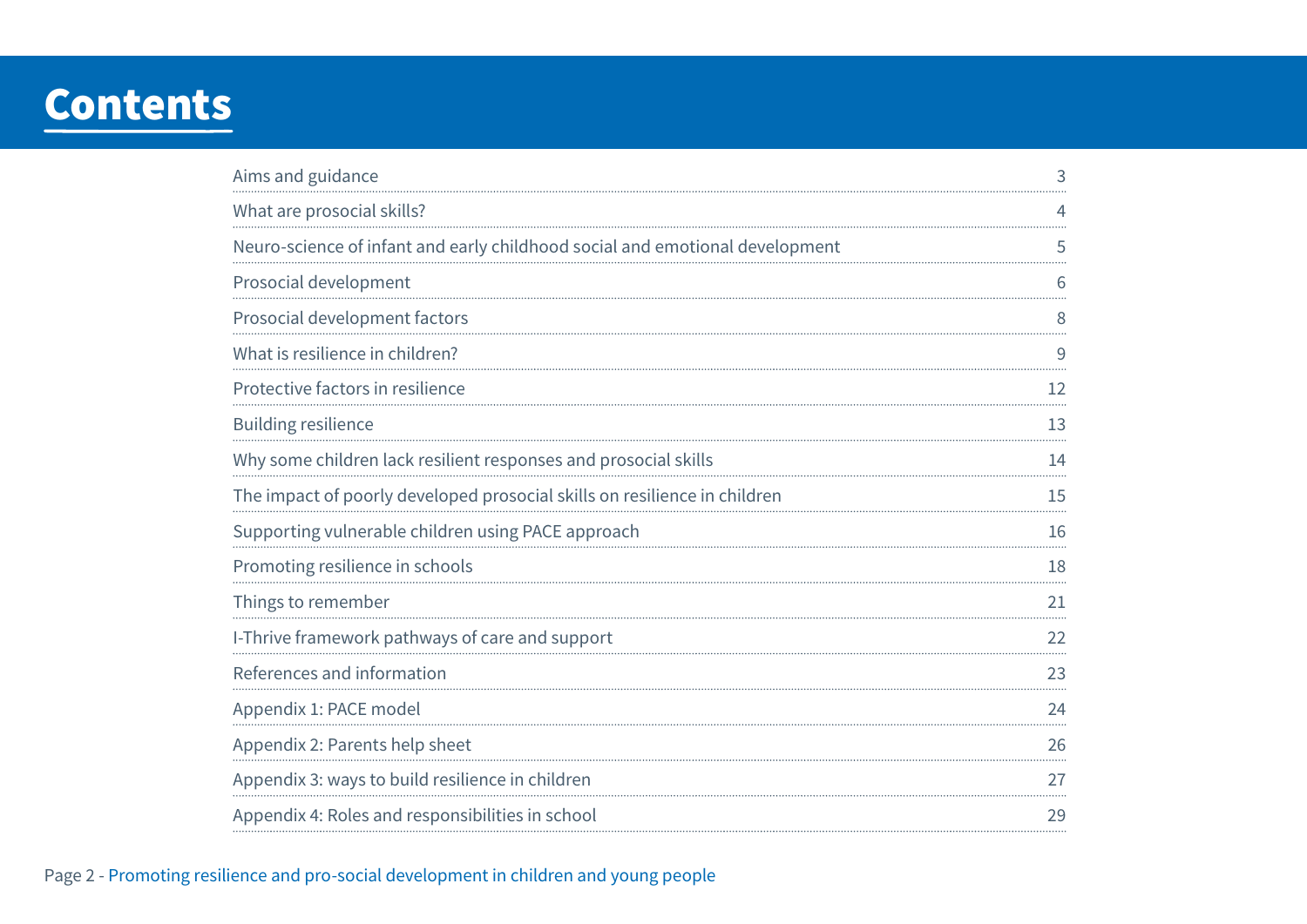# <span id="page-2-0"></span>Aims and guidance

Welcome to information and resources to help promote resilience and prosocial development in children in educational settings.

## **Aims of the toolkit**



- Increase understanding of:
	- prosocial development in children and how we can support its development
	- resilience in children and how to promote and support its development.
	- different levels of prosocial development and resilience among children when they begin school
- Support staff in schools to recognise the difficulties facing children:
	- whose prosocial development has been compromised
	- who lack resilient responses in the face of challenges
- Identify the strengths and the less well developed areas of prosocial skills in the children school staff work with.
- Provide guidance for staff working with and supporting children's prosocial development and resilience.
- Raise awareness in educational settings about what support is available locally in responding to children whose prosocial development has been compromised, or whose lack of resilience in facing challenges threatens their wellbeing and mental health.
- Help senior leaders within schools consider how to support staff who work with pupils, who lack resilience or possess poorly developed prosocial skills, ensuring that they are able to manage the feelings this work evokes.

The information contained within these pages has been put together at the request of the Cornwall children and young people's mental health implementation board. The guidance recognises the growing number of children in Cornwall and the Isles of Scilly, who need support and help in promoting their resilience and prosocial development. Teachers have described the difficulties they face in working with children and young people in schools who find it difficult to delay gratification, follow instructions, manage frustration, regulate their emotions (anxiety, shames, grief or rage) or work and play in healthy and co-operative ways with other children.

The guidance also acknowledges the work of public health in promoting resilience in children. The guidance supports the principles and information underpinning the work of local initiatives, including Trauma Informed Schools (TIS) and the work of Headstart Kernow. The guidance supports the local transformation plan for children and young people's mental health services document, which is called [Turning the Tide](https://www.kernowccg.nhs.uk/your-health/children-and-young-people/mental-health-local-transformation-plan/), and the really valuable work that is already taking place across the county through the I-Thrive framework, developed by the [Anna Freud Centre](http://www.implementingthrive.org) to improve children's mental health services.

The information and suggestions within this guidance will support and complement the policies and practices within your school, in relation to Safeguarding and working with children and young people with emotional, psychological and mental health problems.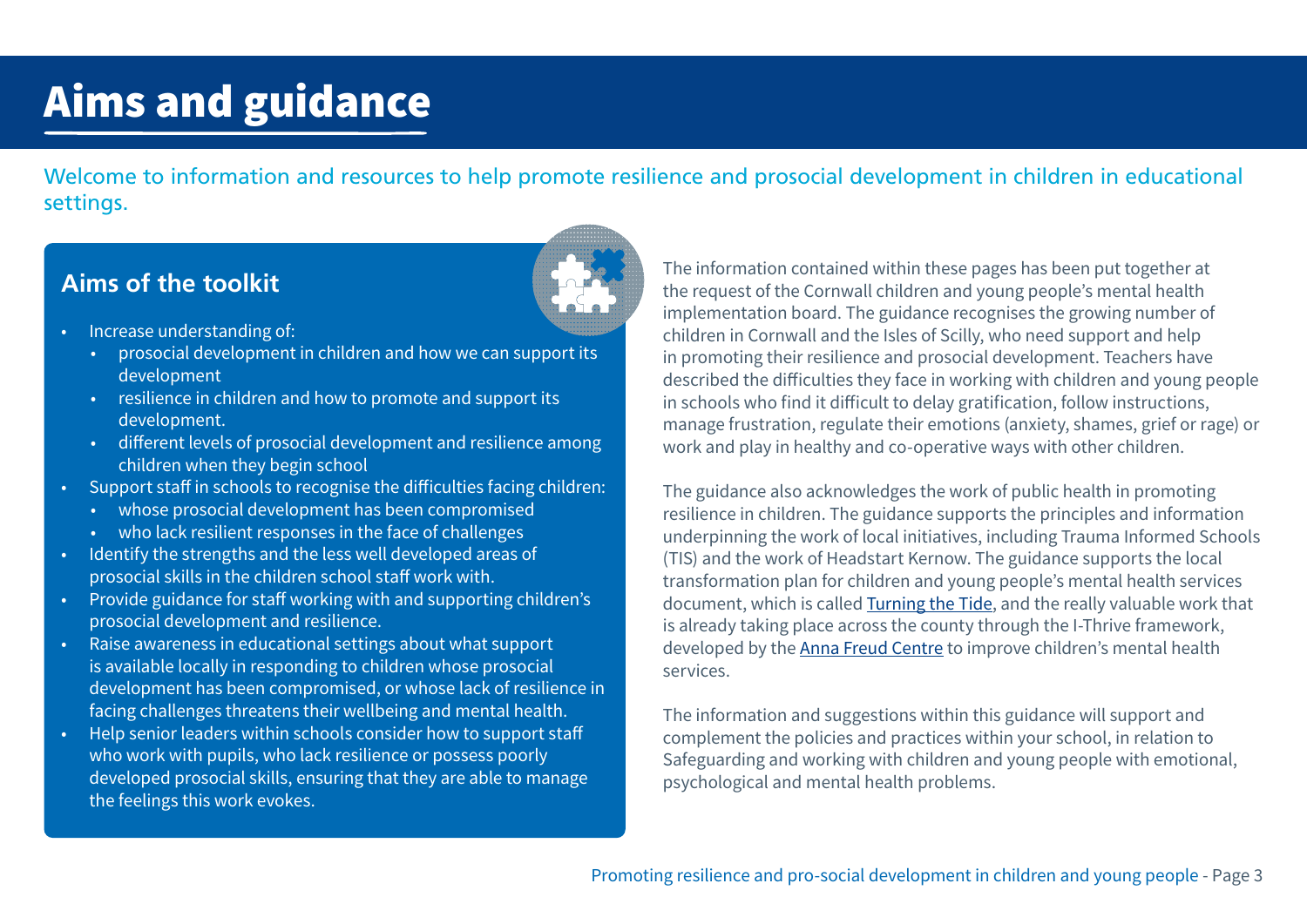<span id="page-3-0"></span>Humans are social beings. We are predisposed to reach out and connect with others in loving and playful ways; however, we require sensitive and attuned responses and interactions to facilitate the development of social and emotional skills (process referred to as "serve and return").

Prosocial skills refer to all the skills that we call upon to promote healthy social connections and interactions with others. They are the skills we use to relate to others in helpful and caring ways. They represent the cornerstone of our capacity to share, help, comfort and support others. They include our ability to be calm; to notice the feelings of others; to listen; to take turns; to feel and convey concern for others; to have empathy; to put the needs of others above our own needs when required to do so. Children from all cultures have the same forms of prosocial behaviours.

Prosocial behaviours begin to develop from the beginning of life and become more elaborate over time. From birth, infants are interested in others, show concern, can turn take, find joy in interactions, show the beginnings of attunement and synchronicity of actions –especially when cared for in warm, loving and attuned relationships. Infants prefer the human voice (of particular pitch and timbre) to all other sounds; prefer the human smiling face to all visual stimulation; and particularly enjoy warm eye contact. The roots of the capacity in children to want to connect with others in loving, helpful, empathic and concerned ways is the experience of being understood, held, calmed, nurtured and attended to with empathy and attunement. It is this experience rather than formal lessons, that supports the early development of prosocial skills and resilience.

Children who start school lacking age appropriate prosocial skills are likely to find many aspects of learning and relationship building at school challenging. They are likely to need school-based strategies to support their prosocial development and resilience.

## **Early social and emotional development**

Early nurturing interactions are vital for all aspects of development –including brain, emotional, social and cognitive development. During the past 30 years there has been a revolution in the neuroscience underpinning our understanding of healthy brain development supporting emotional wellbeing and mental health in very young children.

## $AC$

The way we communicate with children has a profound impact on how they develop. Our ability to have sensitive, reciprocal communication nurtures a child's sense of security, and these trusting relationships help children do well in many areas of their lives. Children who have positive connections in life have a source of resilience for dealing with life's challenges. Siegel, 200[41](#page-22-0)22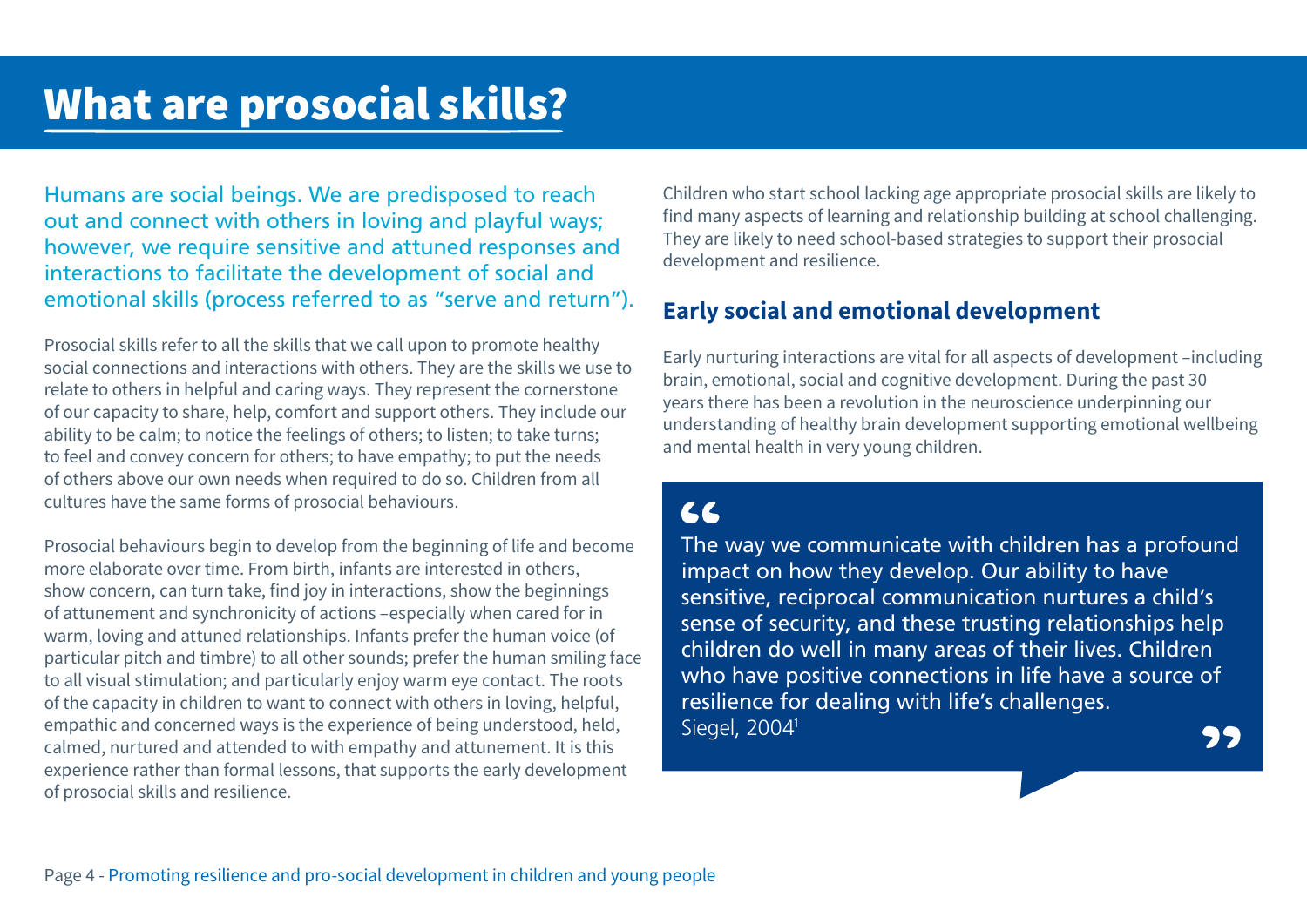## <span id="page-4-0"></span>Neuro-science of infant and early childhood social and emotional development

### **Early brain development**

Brains are built over time, from the bottom up. Early relationships affect the quality of the architecture of the brain by establishing either a sturdy or more fragile foundation for learning, physical and emotional health and wellbeing, and the quality of relationships. Early brain development (the development and elaboration of neural pathways and connections) is stimulated in the context of loving, attuned and playful responses and interactions in safe and responsive home environments.

### **Importance of serve and return relationships and social brain**

The human brain is a social brain. It does not exist in isolation, it connects with other brains through mirror neurons. A major ingredient in the development of the architecture of the brain and social and emotional skills is the serve and return relationship between infant or young child and parent or carer. Young children naturally reach out for interaction through babbling, facial expressions, gestures and crying. Adults respond in attuned ways with the same kind of vocalising and gesturing back at them. The process is supported by mirror neurons. In the absence of these attuned responses or if the responses are unreliable or inappropriate, the development of brain architecture and social connectedness are compromised.

### **Flexibility of brain decreases with age**

The brain is most flexible early in life to accommodate a wide variety of interactions and stimulation. Early plasticity of the brain's development means it is easier and more effective to support the young child's developing brain architecture, than to rewire its circuitry later in life.

## **Cognitive, emotional and social abilities are inextricably linked throughout life**

Brain functions operate in a richly co-ordinated fashion. Emotional wellbeing and social competence provide a strong foundation for emerging cognitive abilities. The emotional and physical health, social skills and cognitivelanguage skills that emerge in early life are all important prerequisites for success in school and later in the workplace and the community.

### **Toxic stress damages developing brain architecture**

Scientists now know that chronic, unrelenting stress in early childhood is toxic to the developing brain, and impedes all aspect of social, emotional and cognitive development in childhood. The stresses that children may experience are described in the adverse childhood experiences research (ACES), and include harm, abuse, neglect, trauma, domestic violence and conflict, parental separation and bereavement. The impact of toxic stress can be moderated by the buffering effect of the support and help of trusted, emotionally available adults.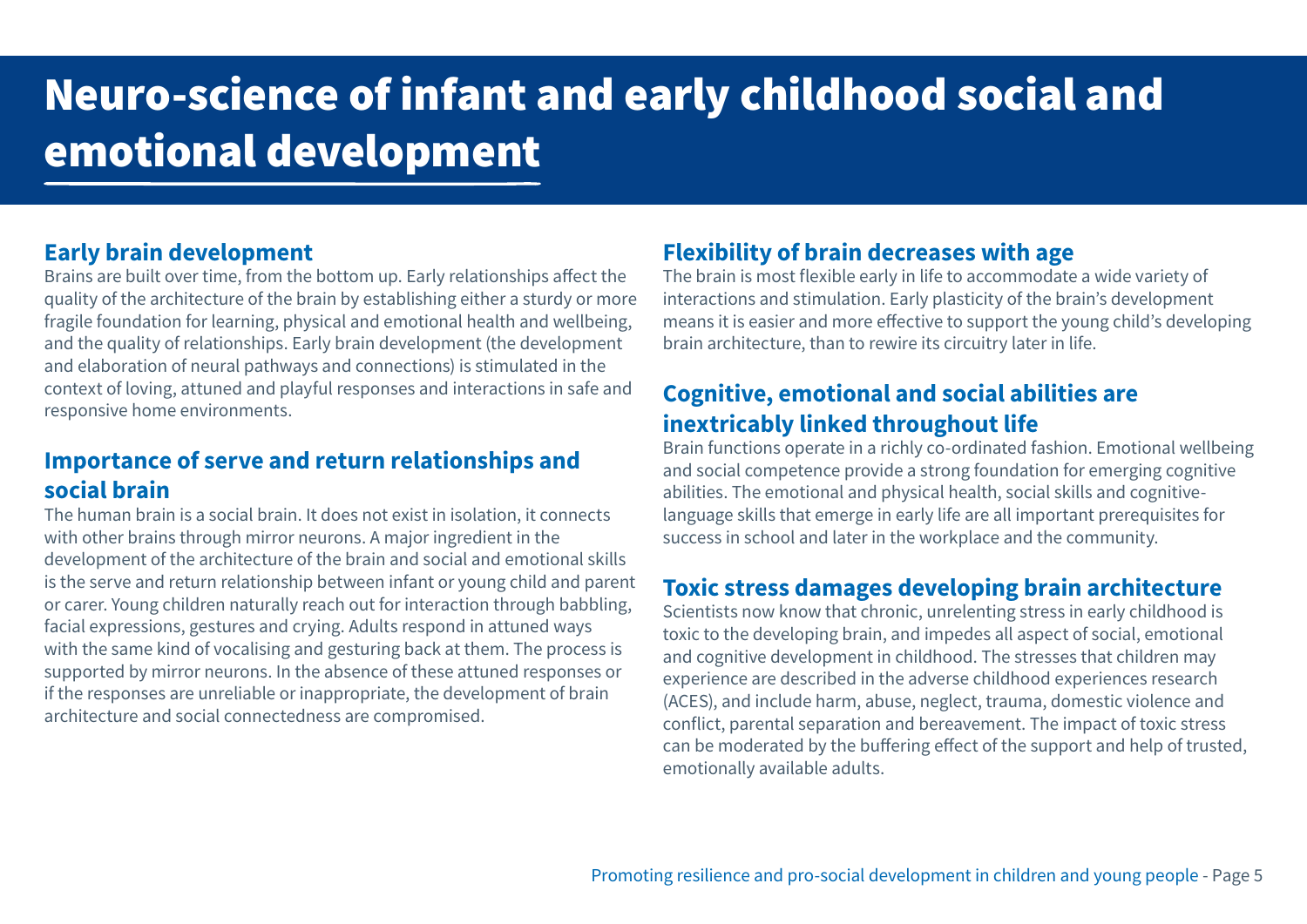### <span id="page-5-0"></span>**Early prosocial development during infancy**

The roots of prosocial development are established during infancy. Infants are dependent upon adults (who provide a secure base) for safe, reliable, attuned interactions to support social, emotional and cognitive development. The importance of the secure base cannot be overstated. It is a vital refuge when a child is distressed, and a secure base to support exploration and discovery. A parent or carer thinks for the infant by attunement and taking actions, which calm, soothe, understand and attend to infant's needs.

Inter-subjectivity is a vital component of prosocial development. This refers to the way in which the adult conveys to the child recognition of their mind and actions, and the child then responds to the adult's expressions and actions. This takes place in rewarding and enjoyable cycle of events. These cycles of interaction are referred to as serve and return interactions. There is a growing sense of mutual recognition and concern between infant and carers.

Infants are not able to calm and sooth themselves when distressed. They rely on their carers to recognise their distress and calm them in reliable ways. Over time and with consistency, the young child can begin to calm themselves with the support of adults (co-regulation). The importance of the role of emotion regulation in prosocial development and resilience cannot be overstated.

During early childhood, parents help young children focus, for example on games and puzzles. This is referred to as co-focusing (joint attention) – it supports the child to overcome frustrations and manage their distractibility. These focusing skills are vital in later learning. Without this vital support, children may remain distractible, shifting attention as they experience frustration, associated with later attention deficits.

### **Prosocial development in middle childhood years**

Self-calming skills become more important in middle childhood years (between 3 and 10 years old), but children will continue to need support of trusted adults to regulate their emotions (co-regulation) at stressful and challenging times. Children with compromised history, who have not experienced secure, safe and nurturing relationships, struggle to regulate their emotions.

Important developments in how language is used during this period. There is a gradual shift from using language to keep safe or get what is needed to prioritising truth. This requires fair and trusted adults, who explain why truth is an important part of trust, to help children manage this shift. Children who have experienced harm, conflict, and trauma may live under cloud of shame and may use language to relieve this burden. They may continue to use language to:

- keep themselves safe
- get something attended to
- get something understood (including feelings that are hard to name)
- create a more palatable narrative about themselves
- or simply to shore up self-esteem

Sharing and co-operating with groups further develop during this phase. Some children need help to see that sharing is about fairness for all, and that co-operating with others is about all having fun (and not just about winning and losing). It requires the adults to be fair to all children. Children with a history of harm or trauma are likely to need help with this (they may fear that they will not get their fair share).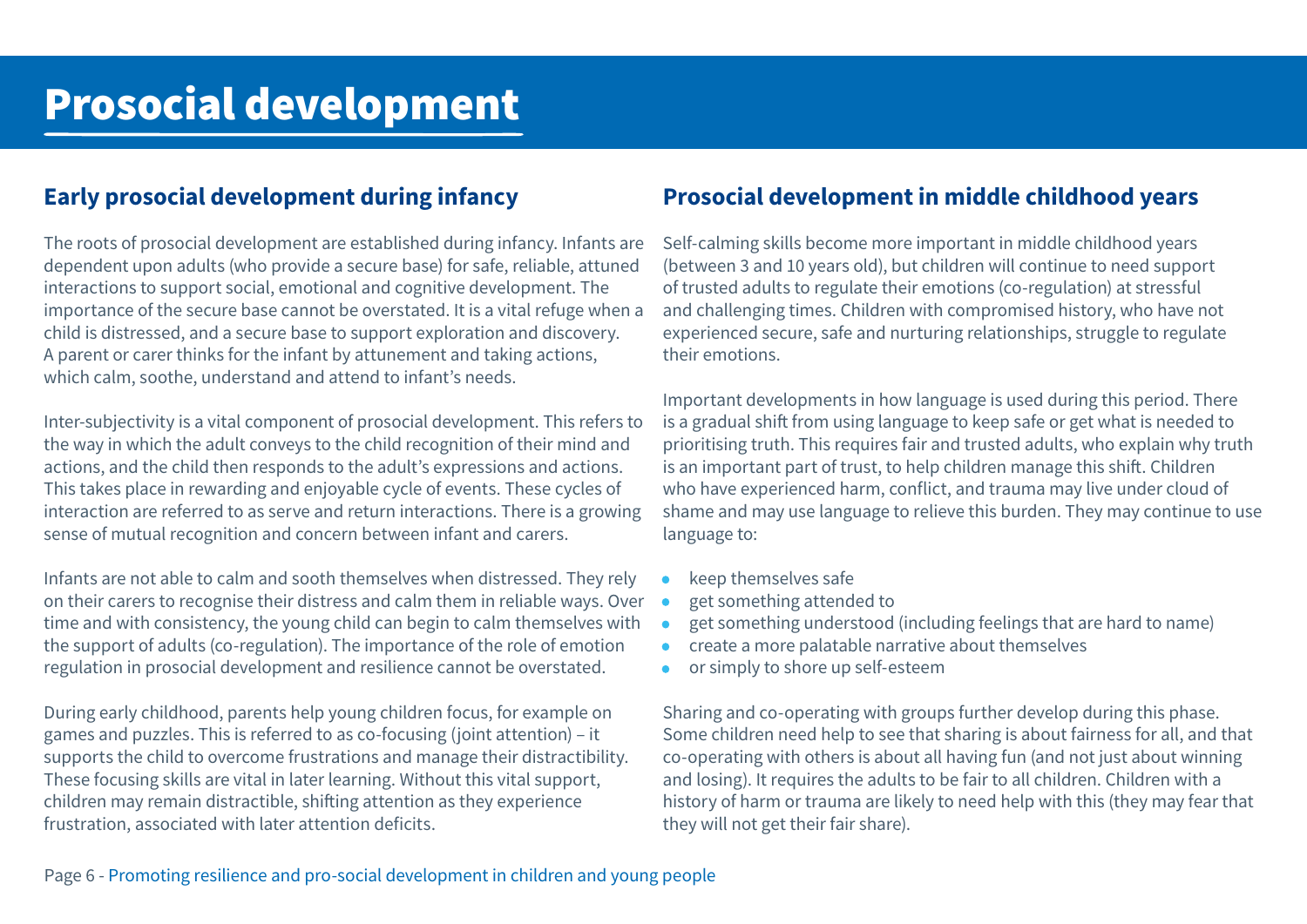Children are increasingly able at this stage to manage frustrations, disappointments and control impulses. However, children with compromised histories may need help in managing their angry feelings, disappointments and frustrations. They may need help in making sense of these feelings, the triggers of these feelings, and how to manage them in healthy ways, to support positive relationships.

Children are increasingly able to understand that others may see things differently from them, and have different points of view. They are also increasingly able to understand the feelings of others and have empathic concern for them. However, empathy is not developmentally certain. Children with compromised histories need support to be aware of the viewpoint and feelings of other children.

### **Prosocial development in the teenage years**

Adolescence is a period of significant brain growth. Brain development takes place in uneven ways during this period. The amygdala (involved in the processing of emotions) grows at a faster rate than the prefrontal cortex. There is a mismatch between the cognitive and emotional regulatory modes –this means that teenagers are left with powerful and volatile emotions unmatched by reflective and regulatory functions. Regulation of emotions becomes more challenging during teenage years.

During adolescence there is a dip in social cognition; this results in teenagers finding it harder to recognise facial expressions and the feelings of others or take the perspective of others (to step into the shoes of others). Younger teenagers rely more heavily upon their 'gut' reactions, rather than reasoning and reflection.

Adolescents become more independent of early family ties, and develop stronger peer relationships to support this, giving a sense of belonging. This can be challenging, but particularly so for those with early compromised experiences (when early fault lines re-emerge).

Adolescents may find it challenging to find a new and secure sense of identity and value system, whist managing shifting relationships with adults and figures of authority. They may become more rebellious.

During adolescence, especially later adolescent years, young people may become interested in fairness, equality and the rights of people –in local, national and international ways. They are capable of acts of great altruism, and may stand up for the rights of others. They may do this by joining in protest movements, or movements concerned with the wellbeing of others, the environment and animal kingdom.

## **Responding in prosocial ways**

Children who respond in prosocial ways are able to:

- identify, understand and regulate their emotions
- be aware of viewpoint and feelings of others
- recognise others' feelings and have empathy for them
- manage disappointment and frustration and delay gratification when required to do so
- share, co-operate with, and help other children
- take turns and follow instructions
- put the needs of others first when required to do so
- reflect upon feelings, friendships and situations
- develop skills to manage conflict and differences in relationships
- respond flexibly to changing circumstances
- enjoy exploration and tolerate not knowing as part of discovery and the process of learning
- develop and enjoy positive relationship with peers and teachers
- develop good coping, problem solving and life skills
- have a capacity for thinking and reflection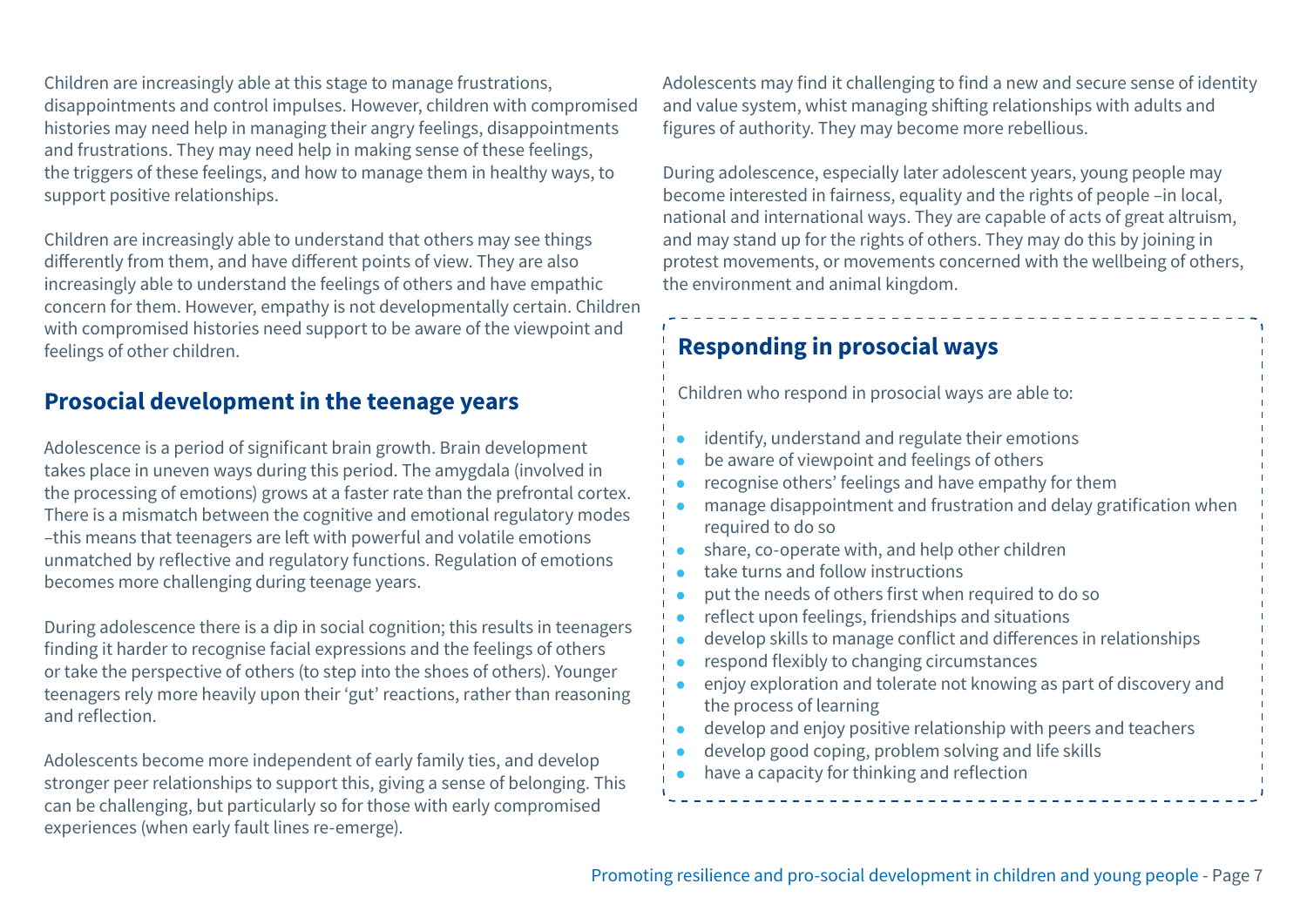## <span id="page-7-0"></span>Prosocial development factors

Research evidence<sup>[2](#page-22-0)</sup> stated that prosocial development is positively linked to the following factors:



Secure attachment to parents; who themselves have secure attachment history.



Authoritative not authoritarian parents, carers or teachers.

Parents, carers or teachers who avoid strict punishment but instead rely on gentle, firm and reasoned control.

Parents, carers or teachers who offer reasoning and explanations to family and school decisions and holding boundaries.

Parents, carers or teachers who are sensitive and warm to children and support reflection, reasoning and thinking.

**6** Parents, carers or teachers who support the regulations of emotions.

Parents, carers or teachers who can see the world from child's viewpoint; convey understanding and acceptance of their experience.

Parents, carers or teachers who are well attuned to children.

## **How to promote prosocial development in children**

- Don't use rewards and consequences to promote prosocial values and behaviour; see them as good in their own right.
- Be aware of child's capacity for empathy and sympathy.
- Heighten the child's awareness of the emotions of others.
- Point out consequences of actions and the impact on others.
- Be supportive and sensitive to the child's needs.
- Support child's skill to manage and regulate their own emotions.
- Support coping and problem solving skills.
- Minimise punishment; maximise support and encouragement.
- Support opportunities to give and support others, and contribute to community wellbeing.
- Help children develop a sense of themselves as prosocial: kind, helpful, thoughtful children, able to share and take turns.

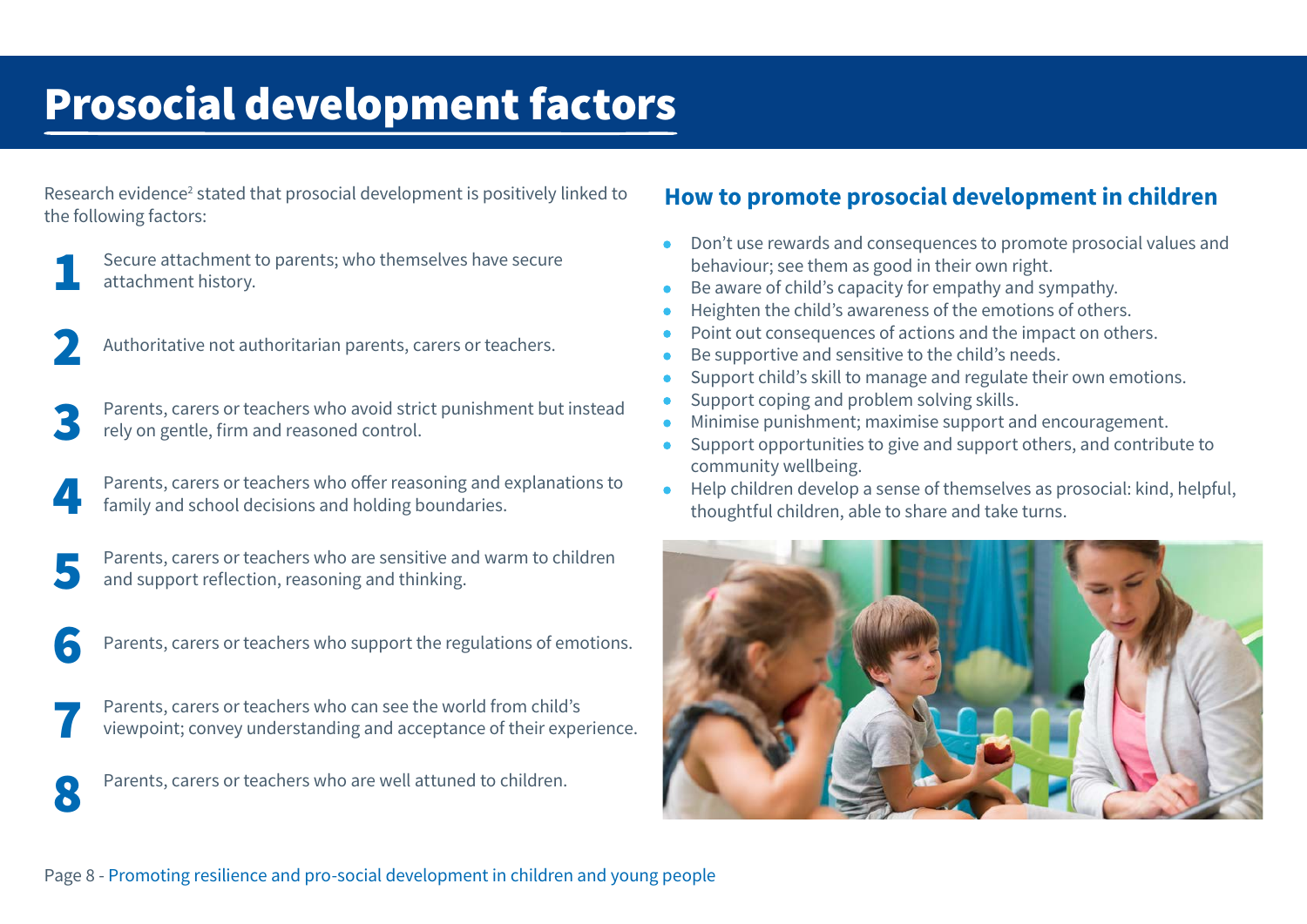<span id="page-8-0"></span>Resilience in children refers to their capacity to adapt well to adversity, threats and challenges, and maintain a sense of hope and optimism. Put simply, it refers to the ability to be OK in the face of challenges or hardships. It is not an inherent characteristic of a child, but something that is embedded in relationships. Just like the development of prosocial skills, the recurrent theme in resilience research is the child's helpful connections with supportive people.

## $66$

The single most common factor for children who develop resilience is at least one stable and committed relationship with a supportive parent, caregiver, or other adult. These relationships provide the personalised responsiveness, scaffolding, and protection that buffer children from developmental disruption. They also build key capacities – such as the ability to plan, monitor and regulate feelings and behaviour – that enable children to respond adaptively to adversity and thrive. This combination of supportive relationships, adaptive skill building, and positive experiences is the foundation of resilience. Harvard Child Development Centre99 Resilience is built over time, in the context of loving and supportive relationships. It can be seen in terms of the child's ability to keep in balance the contradictory forces of stress (including adversity or challenge) and protective factors (including supportive relationships with trusted adults, and coping with the challenges), whilst remaining hopeful and optimistic.

Fortunately, most of us have powerful stress-protecting shields in the form of protective carers, families, friends and trusted adults. Stable and responsive relationships in early life help protect children from the potential harm that excessive stress can cause; and throughout life they provide the buffering and hope that are necessary for resilience.

In order to support children's prosocial development and resilience, the adults around them, at home and at school, need to call upon their calm problem solving and self-regulating skills. During challenging times, it is vital to ensure that adults have enough support to face challenges and process their own experiences. Supportive, trusting relationships are also at the heart of adults' capacity to manage challenges, as well as have the resources to support the children around them.

Resilience can be understood in terms of the child's capacity, with the support of loving, safe, reliable and supportive adults, to find balance between positive and supportive factors and adverse ones.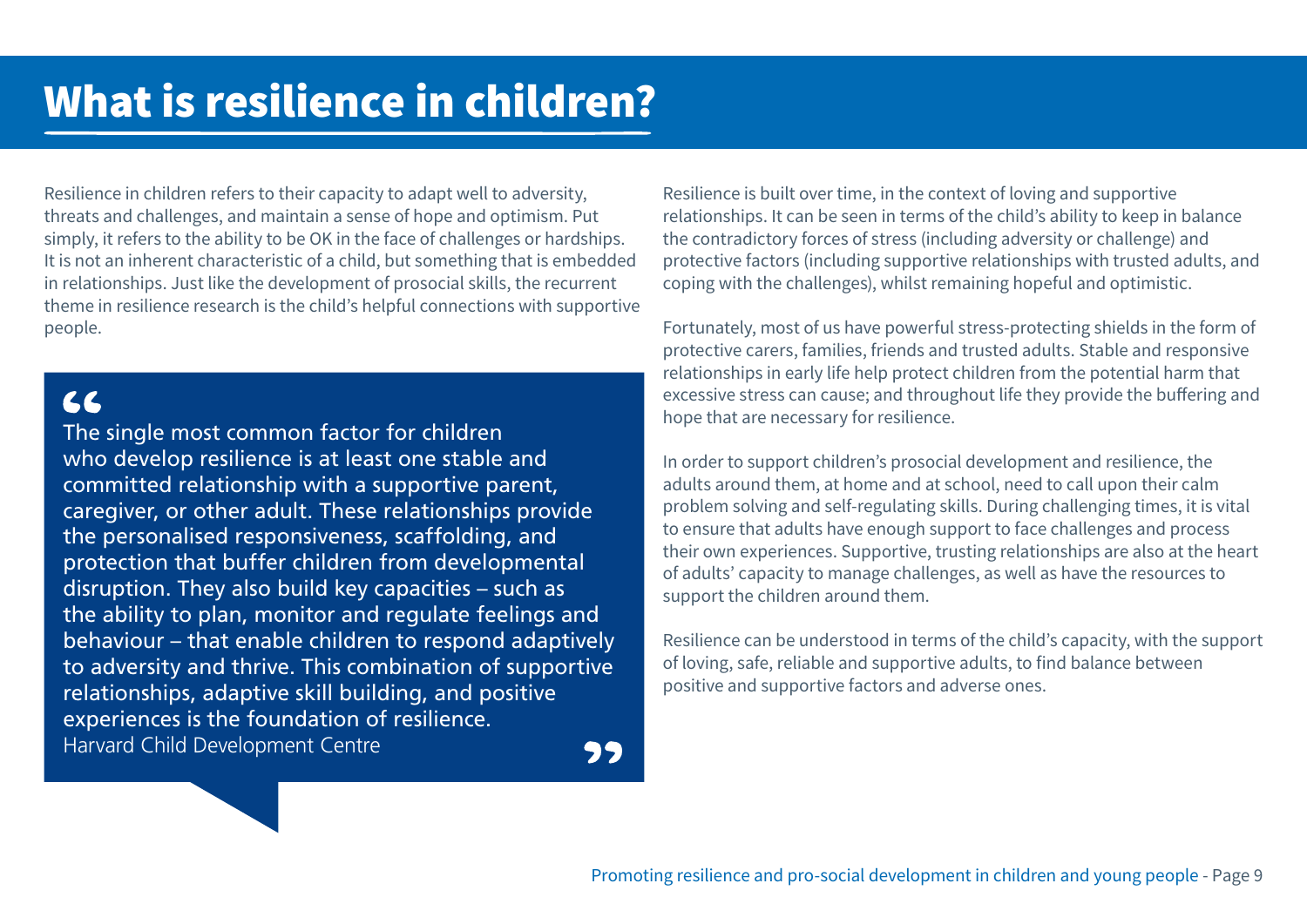## **Protective factors and skills that support resilience in children**

- Strong, loving, supportive emotional connections and relationships; a safe and stable environment, where stress is reduced
- Ability to trust helpful adults and seek support when needed; a safe harbour when challenges feel too great.
- Access to adults who model and promote resilience including a calm and flexible, problem solving approach.
- A sense of self-efficacy and control; having problem solving and life skills and capacity for reflection.
- Capacity to name, regulate and manage emotions (with the help and support of trusted adults).
- Capacity to have a go, even if this risks not getting it right initially (with help of trusted adults).
- Capacity to embrace new experiences in flexible ways; opportunities to strengthen adaptive skills (with support).
- Possess a range of coping skills, be realistic and able to set goals and targets that can be met.
- Capacity to be hopeful and see the bright side of things –optimism and resilience go hand in hand.
- See wonder in the natural world and enjoy being outdoors, including being active outdoors.

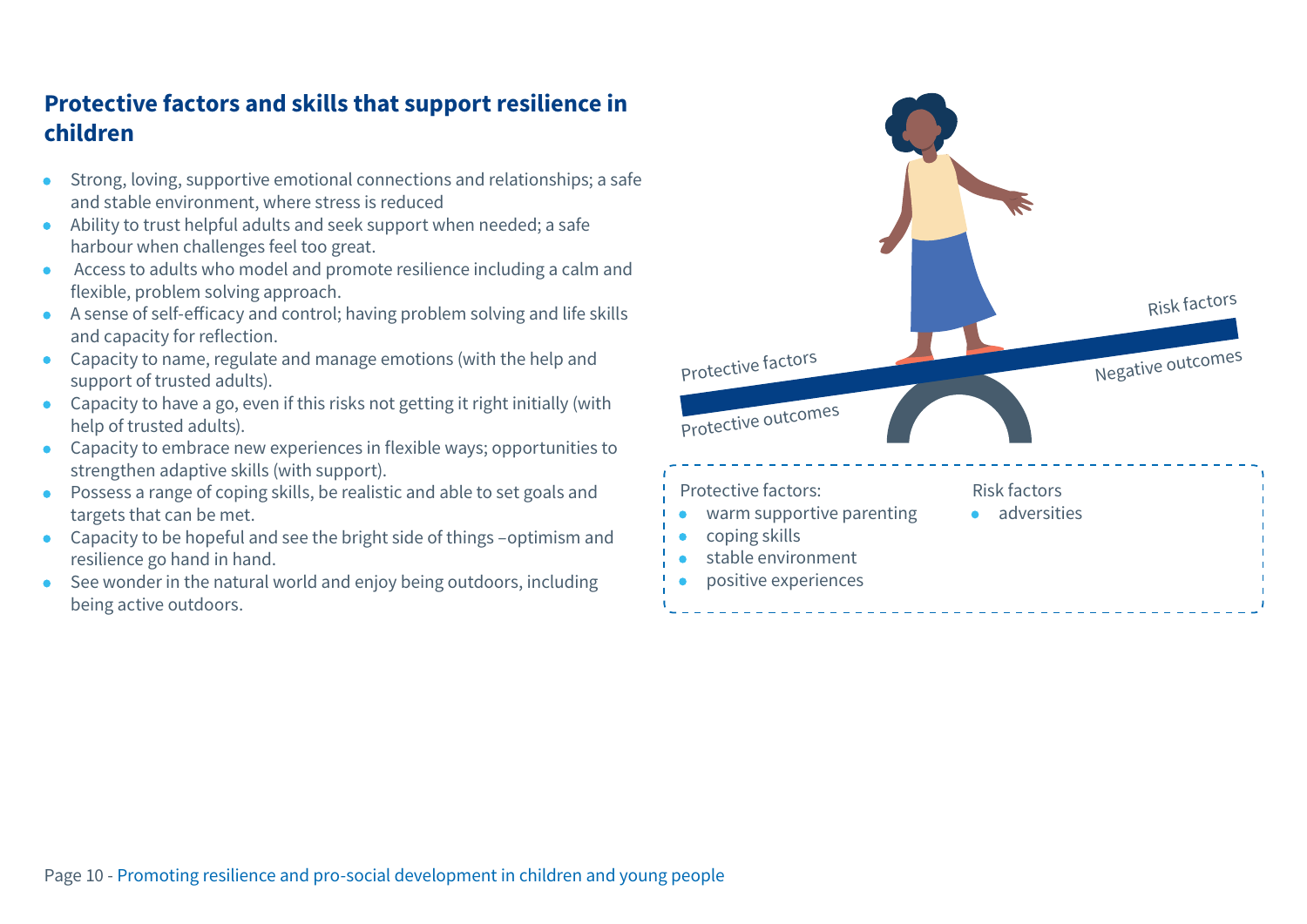## <span id="page-10-0"></span>**Risk and adversity**

Adversity includes challenges that threaten to overwhelm the child; they include:

- bullying
- exam pressures
- health threats to the child or family or friends
- environmental threats and disasters; threats to public health and wellbeing
- threats to family wellbeing including economic threats and displacement

It also includes adverse childhood experiences (ACES)<sup>3</sup>. There are a number of factors that have adverse effects upon children - these include:

- physical, emotional and sexual harm to children
- trauma
- parental conflict and domestic violence
- parental drug and alcohol misuse; parental mental health problems
- marked poverty and deprivation
- bereavement or parental separation

With 3 or more ACES children are:

- 3 times as likely to experience academic failure
- 5 times more likely to have attendance problems at school
- 6 times as likely to have behavioural problems

With 4 Aces or more ACES:

- over 50% had learning problems
- 32 times more likely to have behavioural problems (in comparison with a child with no ACES)

The neuroscience of stress explains why harm and significant threats can lead to biological disruptions that can have lasting impact, unless protective factors mitigate the impact. Some degree of manageable challenge can be good for children, but extensive stress that continues over time, and which cannot be managed, is toxic to the architecture of the child's developing brain. It also compromises resilience and the development of prosocial skills.

Research indicates that protective factors can ensure that children overcome adversity. 6 decades of research conclude that children's resilience depends more upon their supportive connections with caring adults than their own inherent qualities.

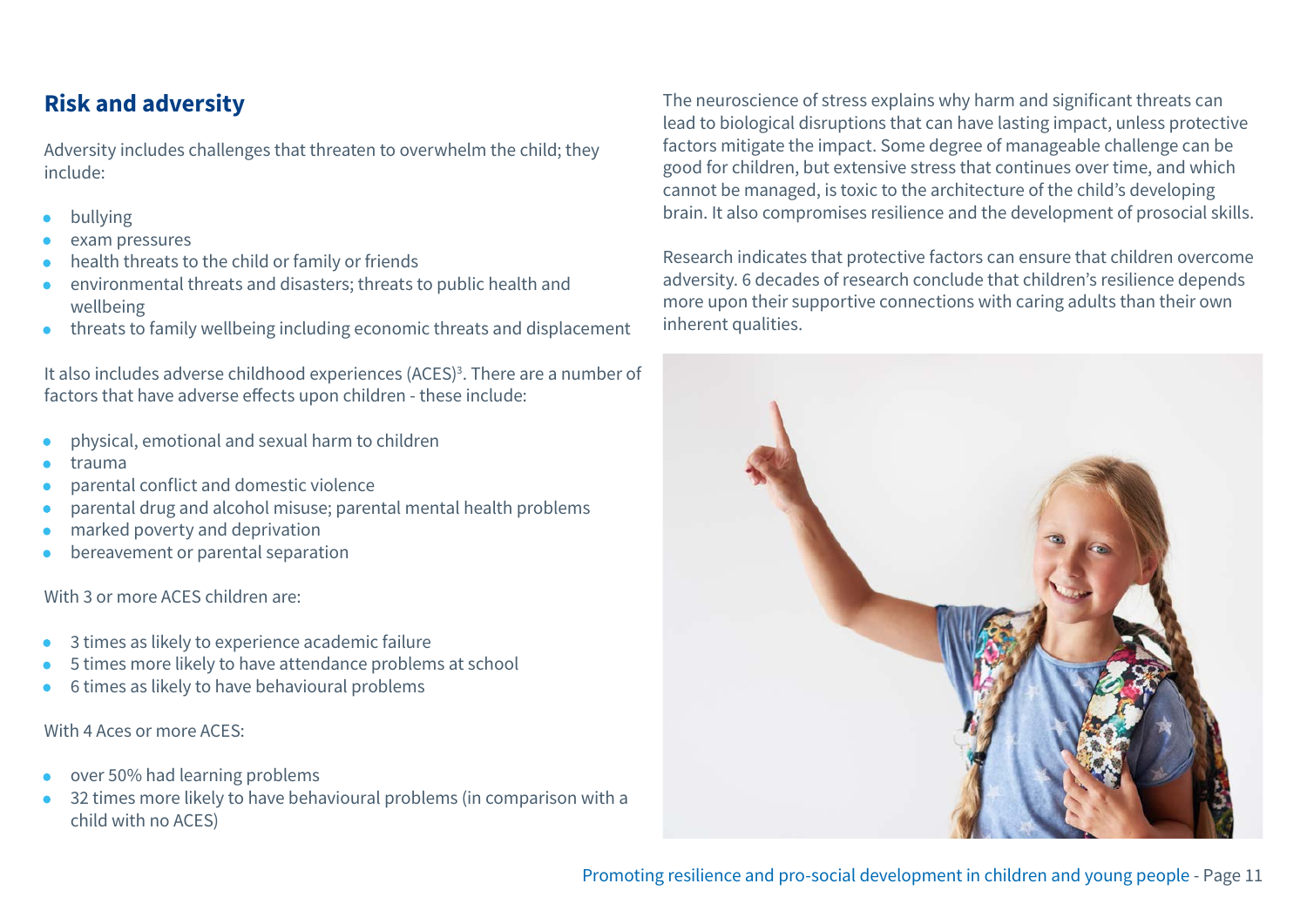## <span id="page-11-0"></span>Protective factors in resilience

### **Community factors**

- Supportive and loving extended family members, friends and neighbours.
- Living in a safe neighbourhood.
- Family connected in supportive ways to local community.
- Strong supportive local connections.
- Feeling part of supportive groups and activities in local community.
- Safe school environment.
- Positive and supportive relationship with school.
- Availability of trusted, emotionally available adults in school and other community settings.
- Not overwhelmed by poverty, exclusion, deprivation or prejudice.
- Access to the natural world, the outdoors and outdoor activities.

### **Individual factors**

- Emotion regulation.
- Self-esteem and self-efficacy.
- Empathy.
- Social and communication skills.
- Effective life and coping skills.
- Ability to set realistic goals.
- Realistic appraisal of challenges.
- Ability to reflect upon self and events.
- Sense of humour and optimism.
- Ability to name and describe feelings.
- Perception that one has some control and influence over life.
- Ability to trust emotionally available adults.
- Ability to access safe harbour when needed.
- Ability to seek help and comfort from others when needed.

### **Family factors**

- Warm, loving, attuned and supportive parents and carers.
- Low levels of family stress and stable family environment.
- Parents or carers who support emotion regulation, can prioritise the needs of children and can delay gratification, manage disappointment and frustration.
- Families that can reflect upon themselves and events.
- Families who hold boundaries in firm, but loving ways (authoritative parenting) and are able to offer explanations for actions and decisions.
- Absence of high risk factors such as domestic violence; drug and alcohol misuse; parental poor mental health; harm to children; trauma.

Resilient children are able to:

- Seek help and support from trusted adults when needed.
- Describe, understand and regulate their emotions (with help when needed).
- Manage challenges, frustration and disappointment.
- Be persistent especially in the face of obstacles.
- Meet the challenges of learning, playing and relationships.
- Problem solve and take actions to deal with the challenges.
- Know when to stop, rest and replenish resources.
- Have a sense of independence, self-efficacy, and worth.
- Form and enjoy positive relationships.
- Have a sense of purpose and goals.
- Be hopeful and optimistic (have a belief that things will turn out alright).
- Feel gratitude about the good things in life and supportive relationships.

Page 12 - Promoting resilience and pro-social development in children and young people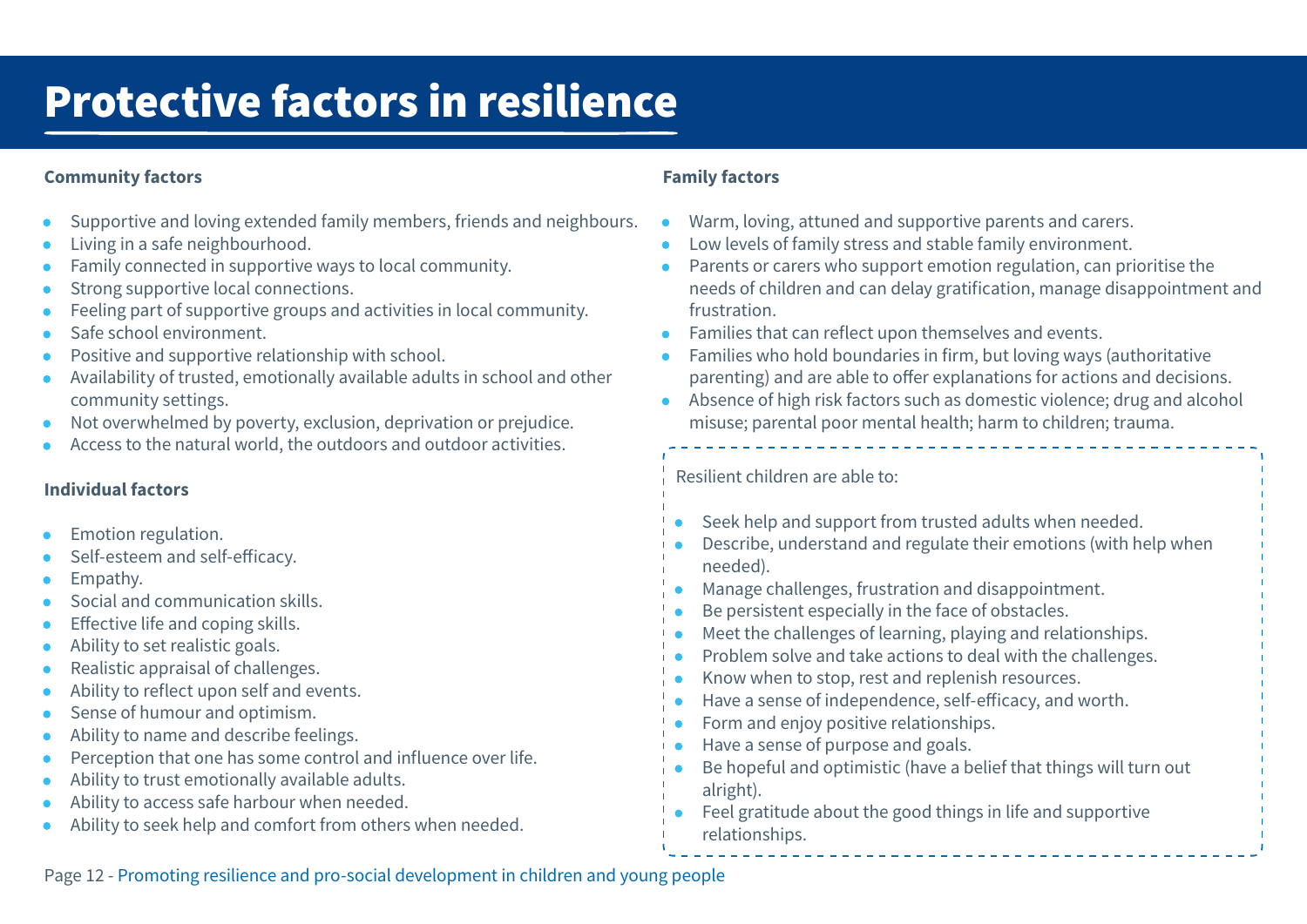## <span id="page-12-0"></span>Building resilience

### Resilient relationships and resilience in children develop from the beginning of life –and continue to develop throughout childhood (and life).

Family relationships, extended families, the local community, and school staff all play a key role in supporting resilience in children. They do this in part by the quality of their relationships with children, but also by the support they give in helping children develop self-regulating skills, problem solving and coping skills, and an optimistic outlook. They also do so by providing a 'safe haven' when required.

### **How to build resilience in children**

- Build strong emotional, social connections and attunement.
- Develop facilitating relationship to support children's problem solving, flexibility and a sense of self-efficacy.
- Help children to identify, describe and regulate their emotions; help children reflect upon emotions and situations.
- Support children's growing independence, self efficacy and problem solving.
- Build children's confidence by taking on manageable challenges.
- Promote optimism, playfulness and seeing the lighter side of things.
- Promote and demonstrate coping skills. Give children ideas of how to cope with challenges; model coping with challenges.
- Help children face disappointments, frustrations and delay gratification, when required to do so.
- Make sure children get enough sleep, plenty of outside exercise and a chance to connect with the outside natural world.

Connect before you correct<sup>[4](#page-22-0)</sup>. It is helpful to children to connect with them, name their struggles before correcting them. This is less shaming and improves connection and understanding of struggles.

You can also help children to enjoy the process of discovery and learning, rather than focus on getting the answers right. This helps children understand that making errors is part of the process of discovery and learning

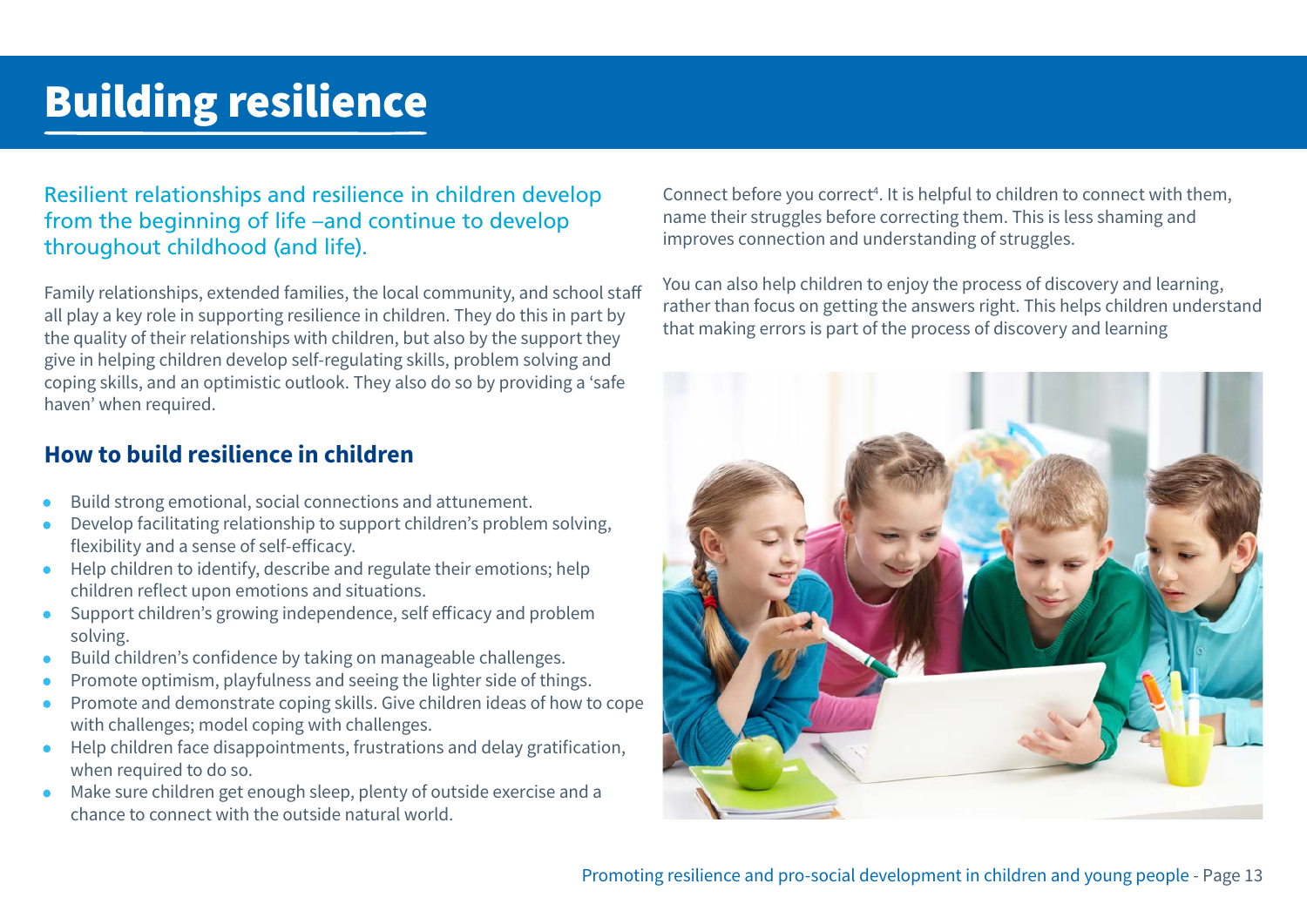# <span id="page-13-0"></span>Why some children lack resilient responses and prosocial skills

## **Factors that compromise resilience and prosocial development in children**

- Early challenges, for example health threats to child or family member; bereavement or parental divorce or separation.
- Early experiences of harm, abuse, trauma, domestic violence, family conflict.
- Parental mental health problems; parental drug and alcohol misuse.
- Lack of parental support in identifying, calming and regulating emotions such as distress, anxiety, rage, sadness and grief.
- Lack of parental support in developing social understanding and social skills, coping and problem solving skills.
- Lack of parental help in prioritising truth in communication.
- Deficits in play and educational opportunities for social understanding and coping and life skills development.
- Poverty; deprivation; disadvantage or inequality.
- Prejudice; bullying or discrimination.
- Cultural and social values, which do not support prosocial development and may actively undermine development of resilience.

## **Spotting the warning signs of lack of prosocial skills and resilient responses**

- Frequent dysregulated emotional states, including rage, distress, sadness, anxiety and fear.
- Struggles with friendships and relationships; frequent conflict or isolated.
- Difficulty in managing frustration and disappointment.
- Difficulty in trusting other children and the adults in school; difficulty in accessing safe havens.
- Uses language in less mature and defensive ways to shore up low selfesteem and anxiety; difficulty in prioritising truth.
- Difficulty in sharing and turn taking.
- Struggles to engage with the process of learning, for example fear of getting things wrong; can't tolerate not knowing; lacks flexibility.
- Easily overwhelmed with feelings of shame, for example fear of getting it wrong in front of others in the class.
- Marked difficulties in organising work and planning.
- Highly distractible and finds it very hard to concentrate or stay on task without much help and support.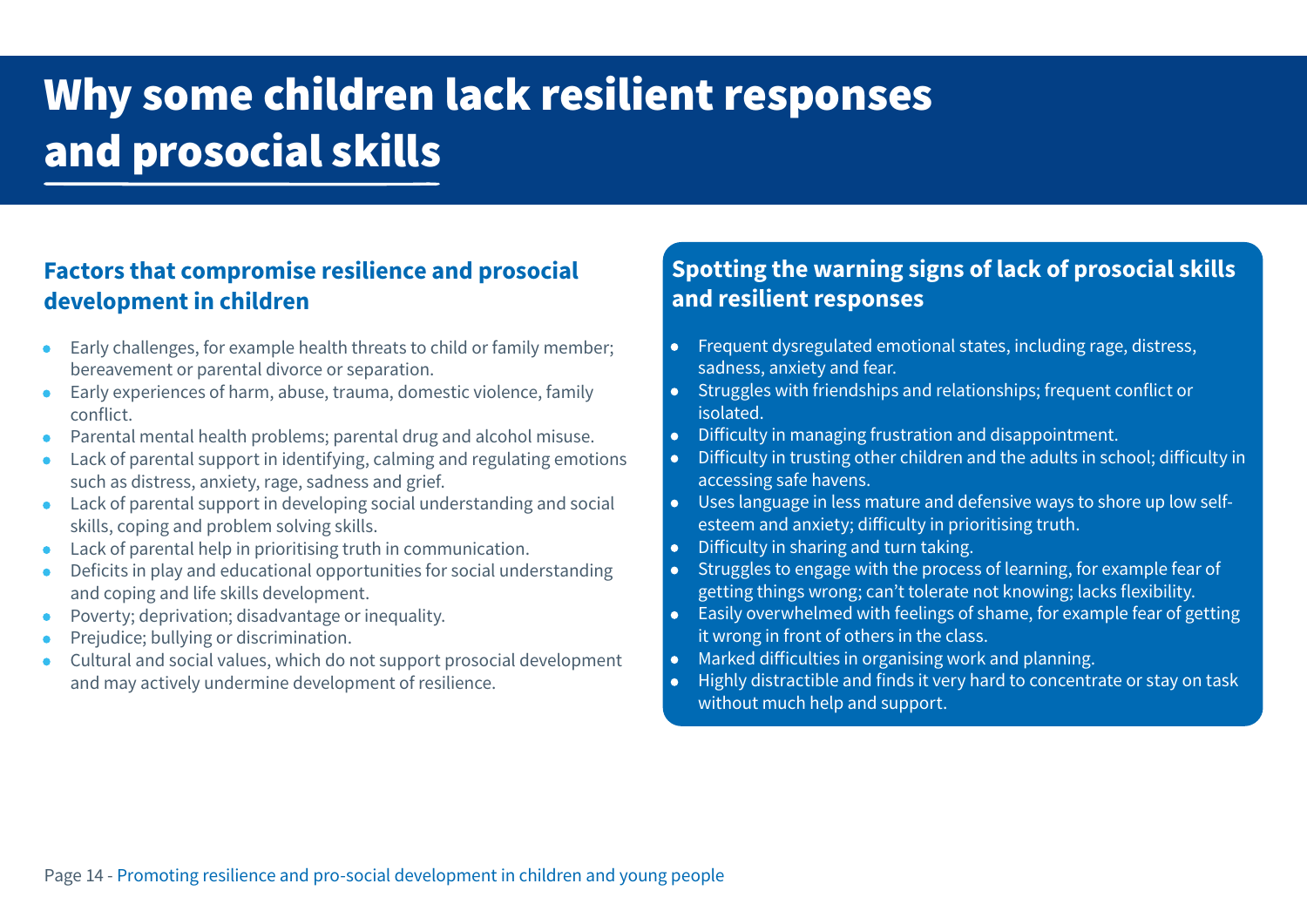## <span id="page-14-0"></span>The impact of poorly developed prosocial skills on resilience in children

| <b>Development area</b>                  | <b>Impact of compromised development</b>                                                                                                                                                                                                                                                                                                                                                                                                                                                                                                                                                                                                     |
|------------------------------------------|----------------------------------------------------------------------------------------------------------------------------------------------------------------------------------------------------------------------------------------------------------------------------------------------------------------------------------------------------------------------------------------------------------------------------------------------------------------------------------------------------------------------------------------------------------------------------------------------------------------------------------------------|
| <b>Emotional development</b>             | Poor emotion identification and regulation and frequent dysregulated and distressed states.<br>Difficulty in connecting with feelings, naming them, understanding and reflecting on them.<br>Difficulty in managing disappointment and frustration; overwhelmed when things go wrong.<br>Experiencing high levels of negative emotions, for example shame, rage, fear, grief, sadness and anxiety.<br>Readily overwhelmed by hurdles and challenges; unable or unwilling to face manageable challenges.                                                                                                                                      |
| Social development                       | Insecure attachment strategies (avoidant or ambivalent).<br>More volatile relationships; disconnected; lonely; lack of friends.<br>Preoccupied with a sense of injustice and unfairness.<br>Friendships problems; difficulty in sharing and turn taking.<br>Not able to trust or seek help from adults.<br>Difficulty in seeing things from other points of view.<br>Poor capacity for empathic understanding; impaired sense of concern for others.<br>Not able to trust others enough to prioritise truth telling; difficulty in respecting the belongings of others.<br>Harm to self or others; conflict with others; damage to property. |
| Cognitive and educational<br>development | Impaired capacity for thinking, reflection.<br>Concentration and organisational difficulties.<br>Difficulty in persisting in face of challenges and staying on task.<br>Difficulty in initiating work and working on one's own.<br>Fear of not knowing, and taking risks in learning, which comprises trying new things.<br>Fear of not getting things right or making mistakes, which compromises learning.<br>Failing to connect with the process of learning.<br>Limited coping and problem solving skills; lack of flexibility.                                                                                                          |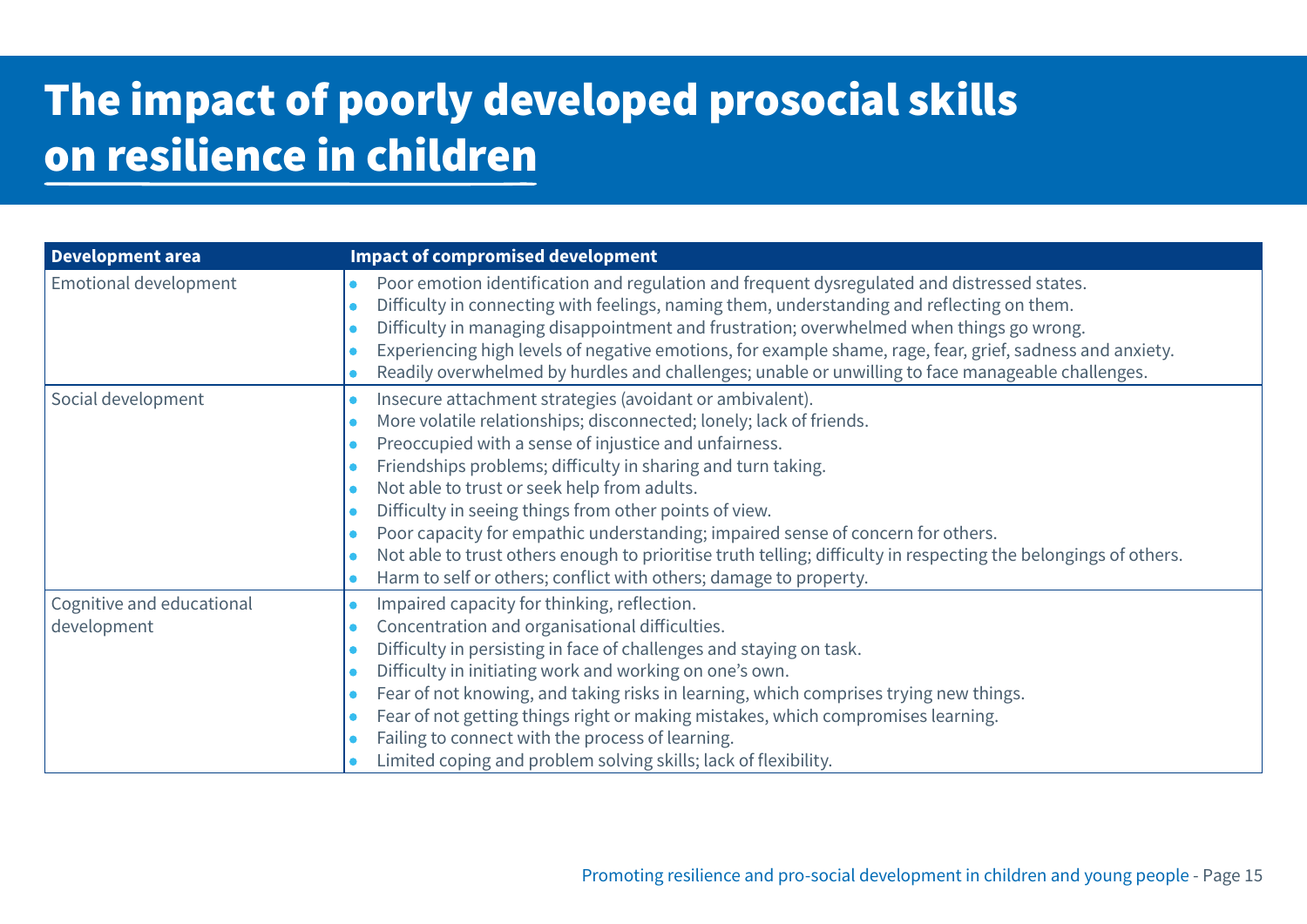## <span id="page-15-0"></span>Supporting vulnerable children using PACE approach

The PACE approach is an evidence-based reparative approach to support vulnerable children. The PACE approach helps children to connect with trusted adults and other children in healthy and supportive ways. It enables adults to support children to regulate and reflect upon their emotions, develop social awareness and understanding and promote healthy life and problem solving skills.

The PACE framework stresses the importance of avoiding approaches, which lead children to experience debilitating shame. The PACE approach mirrors key elements of early relationships (and therapeutic ones), by emphasising attunement, intersubjectivity, calming and emotion regulation through an approach, which draws upon:

- playfulness
- acceptance
- curiosity
- empathy

Playfulness and joy are at the heart of all healthy relationships. Acceptance is achieved by recognising the nature of the child's struggles and accepting their difficulties, as key step in supporting them. Curiosity is a state of mind, which conveys an interest in and a desire to connect with the child's struggles. Empathy underpins the quality of connection with the child.

The PACE approach underscores the importance of connecting with the child, seeing their struggles from their point of view, and conveying that something is understood and will be attended to as vital ways of supporting resilience and self-esteem.

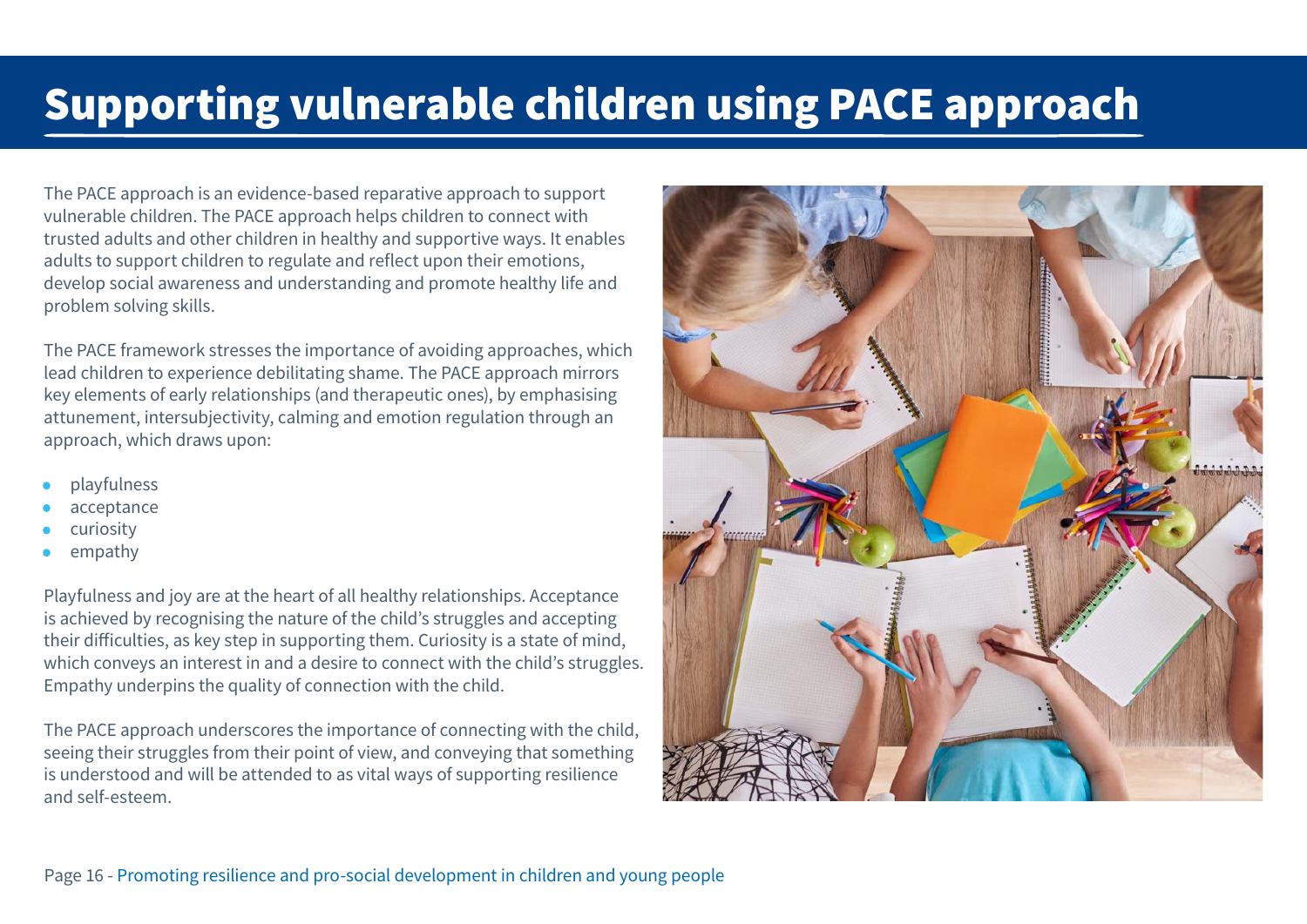| What do you notice                                                                                                | What can you do?                                                                                                                                                                                                                                                                                                                                                                                                                                                                                                                                                                                                                                                                                                                                                                                                                     |
|-------------------------------------------------------------------------------------------------------------------|--------------------------------------------------------------------------------------------------------------------------------------------------------------------------------------------------------------------------------------------------------------------------------------------------------------------------------------------------------------------------------------------------------------------------------------------------------------------------------------------------------------------------------------------------------------------------------------------------------------------------------------------------------------------------------------------------------------------------------------------------------------------------------------------------------------------------------------|
| Child becomes distressed, worried or<br>angry in the face of everyday social<br>and learning challenges at school | Be a trusted adult -in this way the child has a 'secure base' to go to when distressed.<br>Tune into child's struggles, name them, as first step to convey understanding.<br>Support emotion regulation by being calm and helping child to become calmer (co-regulation).<br>Help the child make sense of feelings; notice and describe the struggles for the child.<br>Help child to reflect on themselves, situations and relationships when they are calmer.<br>Support coping and problem solving skills; encourage flexibility.<br>Be aware child may be overwhelmed by feelings of shame when struggling with learning.<br>When child fears not knowing, or getting it wrong, focus on the process of learning and how that can be enjoyed.<br>Help the child see that 'not knowing' is simply part of discovery and learning. |
| Child struggles to manage<br>friendships or working with children<br>at school                                    | Name and describe the child's struggles in empathic ways.<br>Help child work with other children, for example plan activities that require children to share with each other and<br>help each other to reach a common goal (an example could be a treasure hunt)<br>When child struggles to manage conflict, help the child to see things from other points of view; help the child<br>understand how our actions affect other people.<br>Help children understand how others feel. For example do you know why that boy is crying? What has happened?<br>How would you feel if this happened to you? What would make him feel better?<br>Praise child when helpful, share, take turns and listen to others; convey he or she is a kind child.                                                                                       |
| Child who normally struggles<br>manages social or learning situation<br>well                                      | Notice and praise children when they do something kind and helpful to others.<br>Help them to see how their actions helped other children.<br>Notice and praise when children share, taker turns, and listen to others.<br>Notice and praise when children show concern for others and stand up for them.<br>Remind children when they do something kind and helpful, it is because they are kind and helpful children (so that<br>it becomes part of who they are).<br>Encourage children to be helpful without tangible rewards for this. In this way we encourage that kindness and<br>helpfulness are just good in their own right.                                                                                                                                                                                              |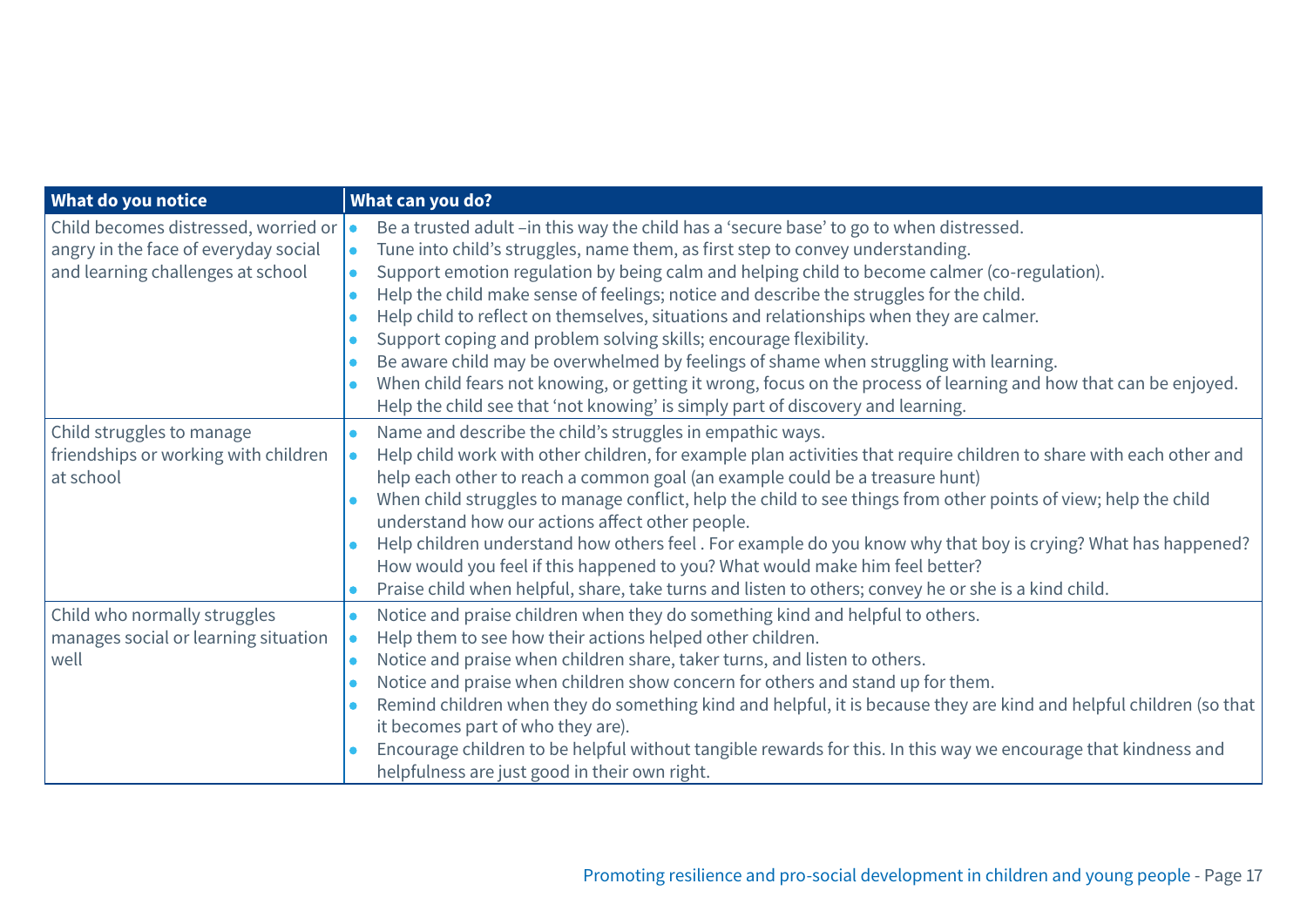## <span id="page-17-0"></span>Promoting resilience in schools

### **Do**

- Differentiate support for children who lack resilience and prosocial skills.
- Recognise child may have limited prosocial skills, low self esteem and resilience and may need help to develop them.
- Support child to play and work with other children with turn taking skills and sharing.
- Be calm, notice and name the child's difficulties.
- Help child put their struggles into words, by noticing their struggles and describing them.
- Help the child make connections "I notice when x happens you get cross".
- Support coping and problem solving.
- Help child become or stay calm, using co-regulation skills they can think and reflect when they are calm.
- Connect with the child and convey struggles are understood, before correcting - connect before correct.
- Set manageable challenges use scaffolding to support learning; have realistic expectations (learning and social) child may feel shame if facing tasks they fear they can't do.
- Help children have a go.
- Routines help child's world feels predictable and safe.
- Recognise the child's strengths; make sure there are opportunities for praise and having fun.
- Make sure there are opportunities to be active and connect with the outside and natural world.

### **Don't**

- Expect child to manage things (social and learning), which they fear are beyond them –debilitating shame is a common emotion among children who lack resilience.
- Focus on bad behaviour, rather than the feelings and relationship that underpin the child's struggles.
- Ask children 'why did you do that', when they are struggling, because children are likely to become defensive or simply say 'don't know'. Instead help describe their struggle.
- Point out the child's mistakes in front of other children if avoidable (this increases anxiety and shame).
- Insist a child looks at you when correcting mistakes (mirror neurons enhance sense of failure and shame).
- Assume child is resilient or can manage tasks normally expected of age group (child may lack resilience or have marked pockets of immature prosocial development).
- Assume child possesses age appropriate social skills, for example understand the importance of using language to convey truth or the ability to see the point of view of others, as they may have experienced early compromised development in these areas.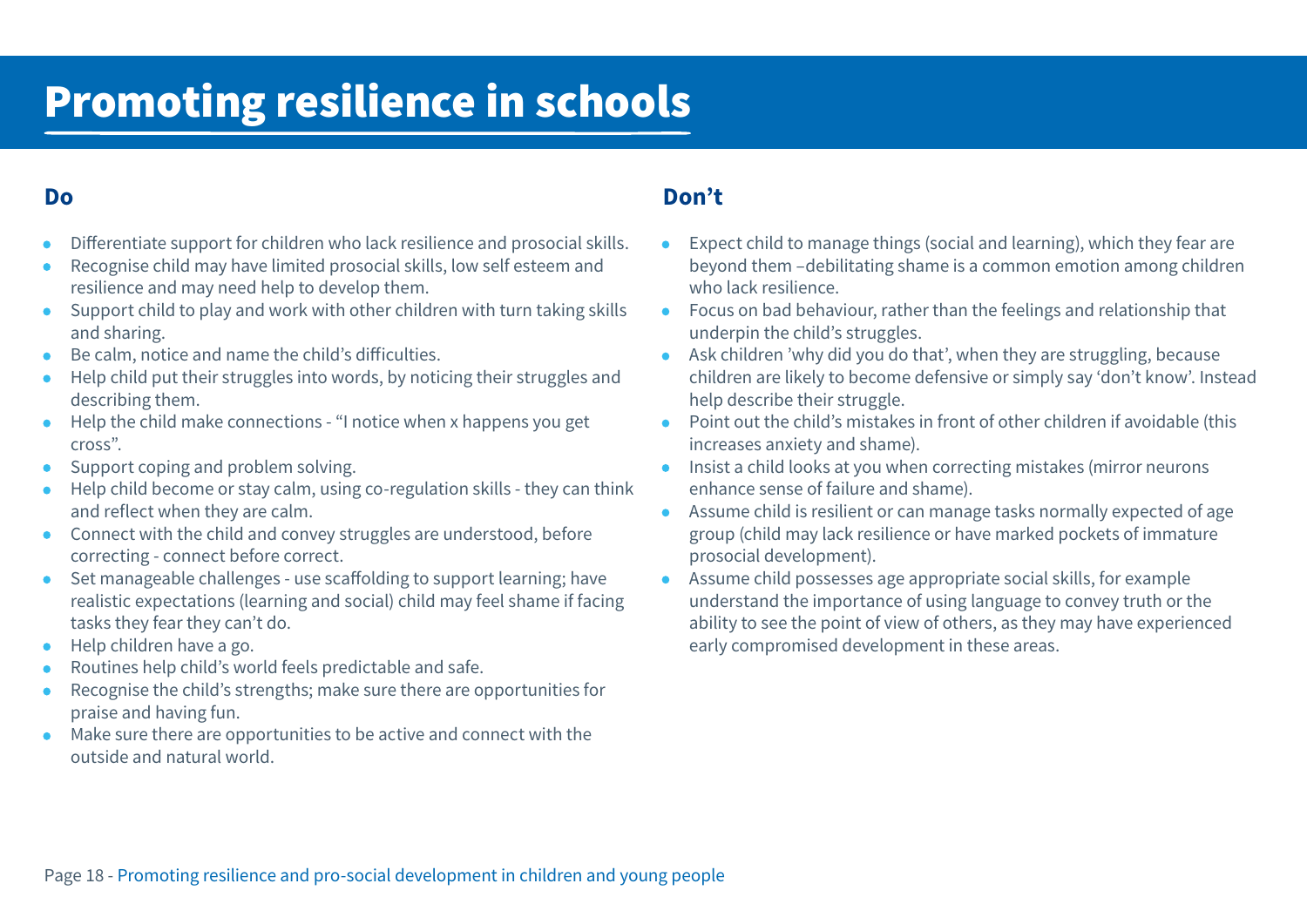## **Possible conversation prompts and helpful things to say**

### **Notice a child is struggling to get on with other children**

- I noticed when you were with (another child) you got cross and argued.
- I know sometimes things feel unfair. I can help you calm down then you can tell me what was hard?
- Shall we work out together what we can do to sort things out?
- I know sometimes it is hard to wait your turn, if it feels you never get your turn.
- I wonder what it was like for them?
- Perhaps you can play with…. Because I have noticed sometimes you play happily together.
- Shall we think together about what went wrong so we can find a way forward?

### **Child becomes very dysregulated (distressed; angry or anxious)**

- Oh my goodness I can see you are really (upset, angry or worried), that must be hard for you.
- No wonder you got upset, it's hard for you to manage.
- I understand that is what you find really hard.
- I have noticed it is very hard for you when (...) happens. It leads you to feel very upset (angry or worried).
- Let us try and calm down together first, and then we can work out what happened and try together to sort it out
- Let's think together about what we can do to sort things out…..Shall we try this…? (make suggestions), it usually helps you to calm down.
- Help me understand from your point of view, once you feel calmer.
- Lets try and work out how to sort things out. I am here to be alongside you and will help sort it out

### **Child who struggles with relationships is helpful**

- I noticed how helpful you were to (name), well done you! You are a helpful and kind child.
- I noticed that you listened to (name child) when she was having difficulty, and then you helped her sort it out. Well done!
- I noticed that you shared with the other children what you had, well done, because I know that isn't easy, when you fear you haven't got enough.
- I noticed when you were able to let others go first, you are getting so good at waiting now. Well done!

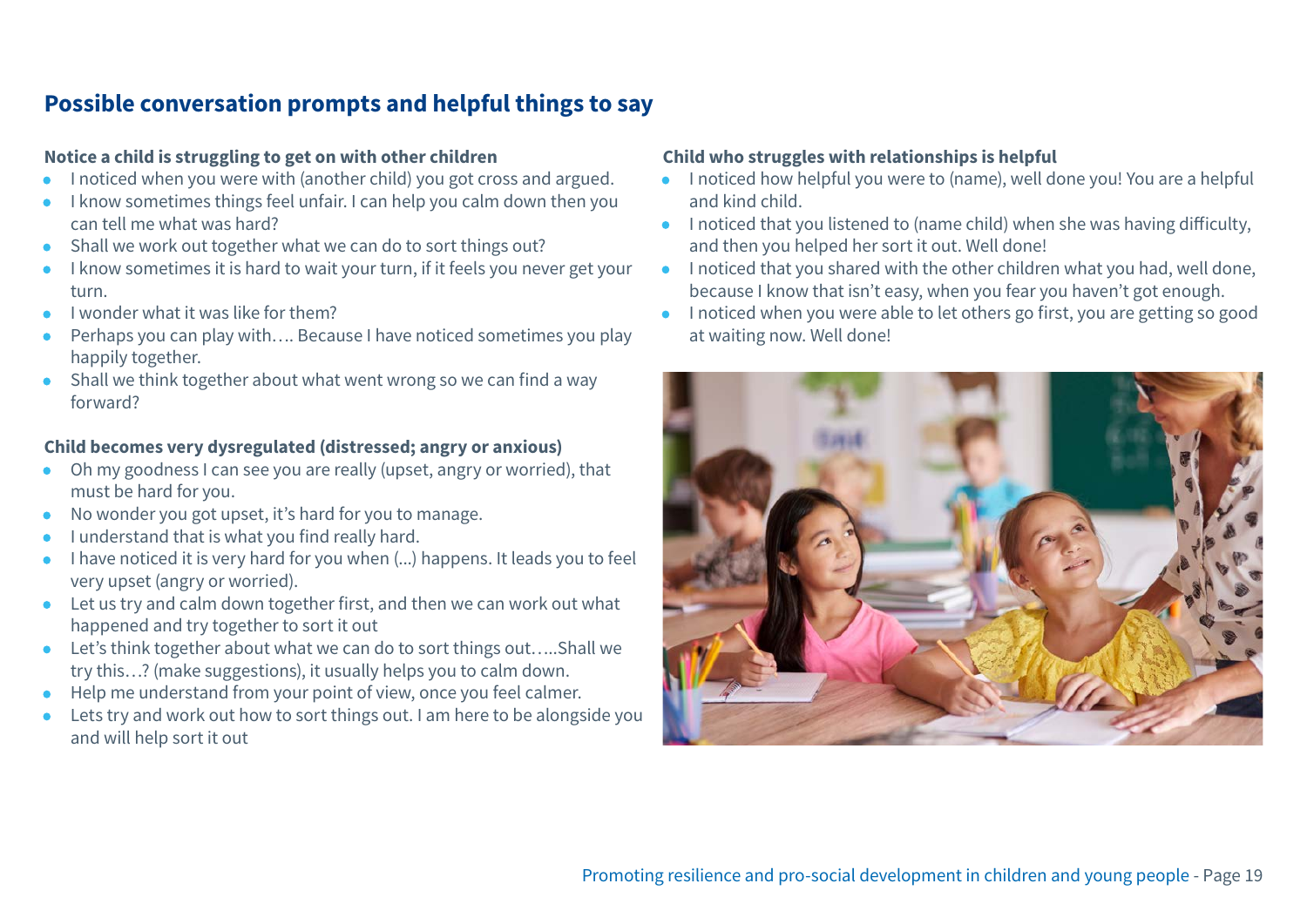### **Child really struggles to engage with learning task**

"I noticed that when you do (name the task), and you find it hard, you get cross and want to give up. Can I help you work it out? Sometimes not understanding something is just the first step in finding out more –especially if I help you work it out."

"Sometimes we think we are the only ones who don't know how to do something, and that makes us feel not good about ourselves, but most people don't know when they start –but they like finding out, so they get help and work it out –and that can be interesting and even fun!"

### **Supporting coping and problem solving strategies**

"I noticed that when you couldn't work out the problem, you got really cross, and starting interfering with other children's work. I understand it is hard when you think you can't do the work. Let's try and sort it out together…can you try doing it this way or this way? Does that help?"

"It helps when sorting things out to be calm first –we think better. Let's do this first to calm down, and then we will sort things out."

"Last time this was hard you did this (name it) and it helped –maybe try that again?"

"When we can't see a way of sorting something, sometimes it helps to think of as many solutions as possible –shall we try that? Can you write a list of possible ways to manage this? Then we can try them out?"

### **Speaking with parents**

"I have noticed your sondaughter struggles with learning –when he/she thinks they can't do it. It makes them distressed or cross and they want to give up. I have tried this way forward and it helps. Maybe try it at home too."

"At school we are helping children develop their social skills and understanding. I have an advice leaflet, would you like it to understand how we do this at school, and how you can support at home?"

"I have noticed in some settings your child really struggles. This is what we are doing to support that. Here is our advice leaflet, so you know how we are doing this. You might find it helpful at home too?"

### **Ongoing support**

"I noticed that you find some things at school difficult (name them). I will be alongside you and help you manage these. We will work out ways together to help you stay calm and work out how to sort things out. We can more support, if we think that will be helpful."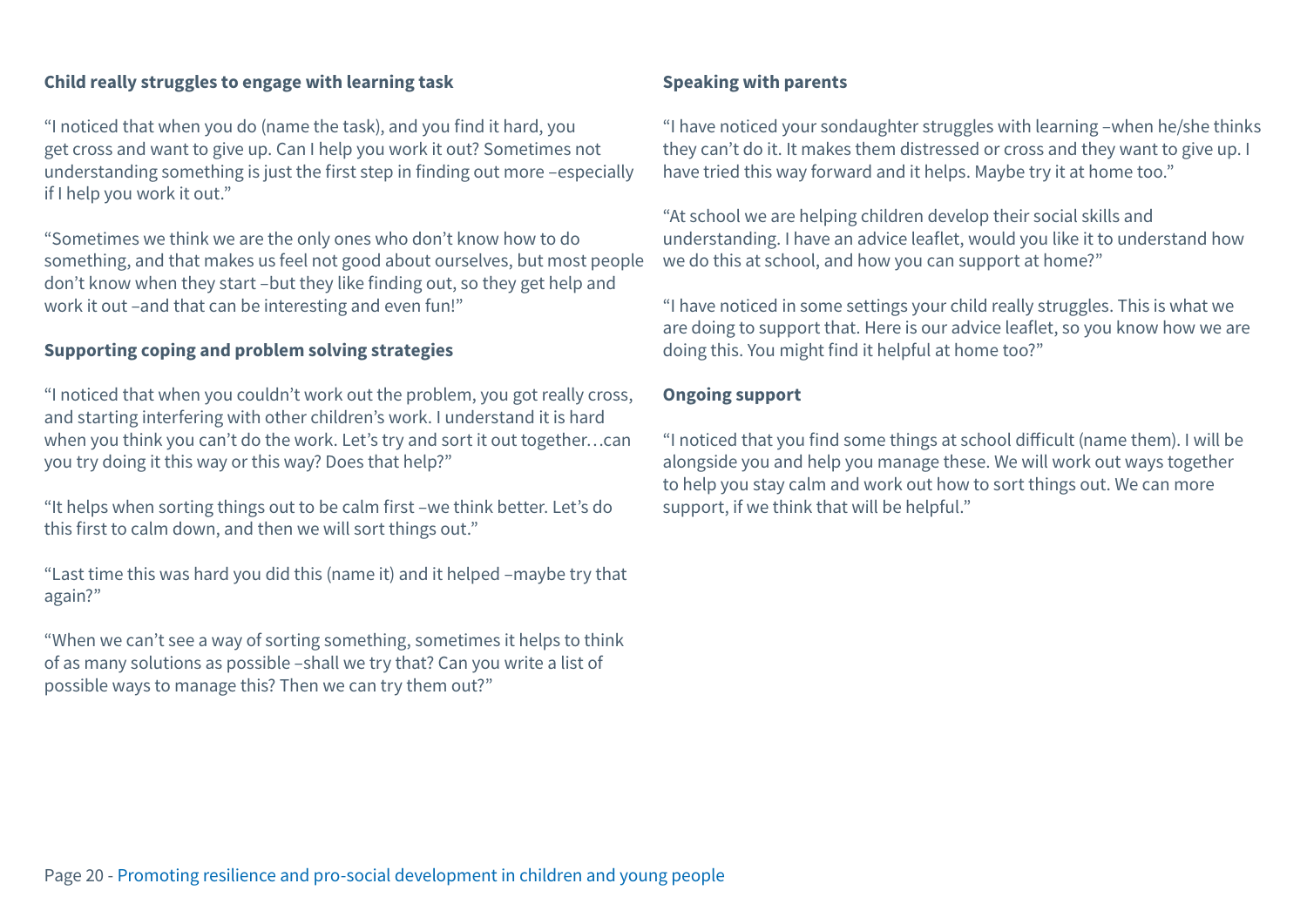## <span id="page-20-0"></span>Things to remember

It might be easy to imagine that it takes something extraordinary to thrive against the odds. But in reality, what we need to build resilience is everyday loving connections, attunement and support from caring adults.

Resilience, far from being exceptional, is common among children and families. Ann Masters<sup>[5](#page-22-0)</sup> referred to this finding as, "the ordinary magic of resilience".

Human brains are malleable; this malleability is greatest in early childhood. So the earlier we start strengthening the child's prosocial skills and ability to cope with challenges the better. It is possible to do this as we get older, but it is more difficult.

Human resilience is an ongoing process supported by supportive relationships; it is neither a fixed point nor inherent quality.

Learning to cope with manageable challenges and threats to our wellbeing is critical for the development of resilience.

Resilience can fluctuate over time and different circumstances; a child may struggle in one domain but adapt well in others. Children may be more or less resilient at different points in time.

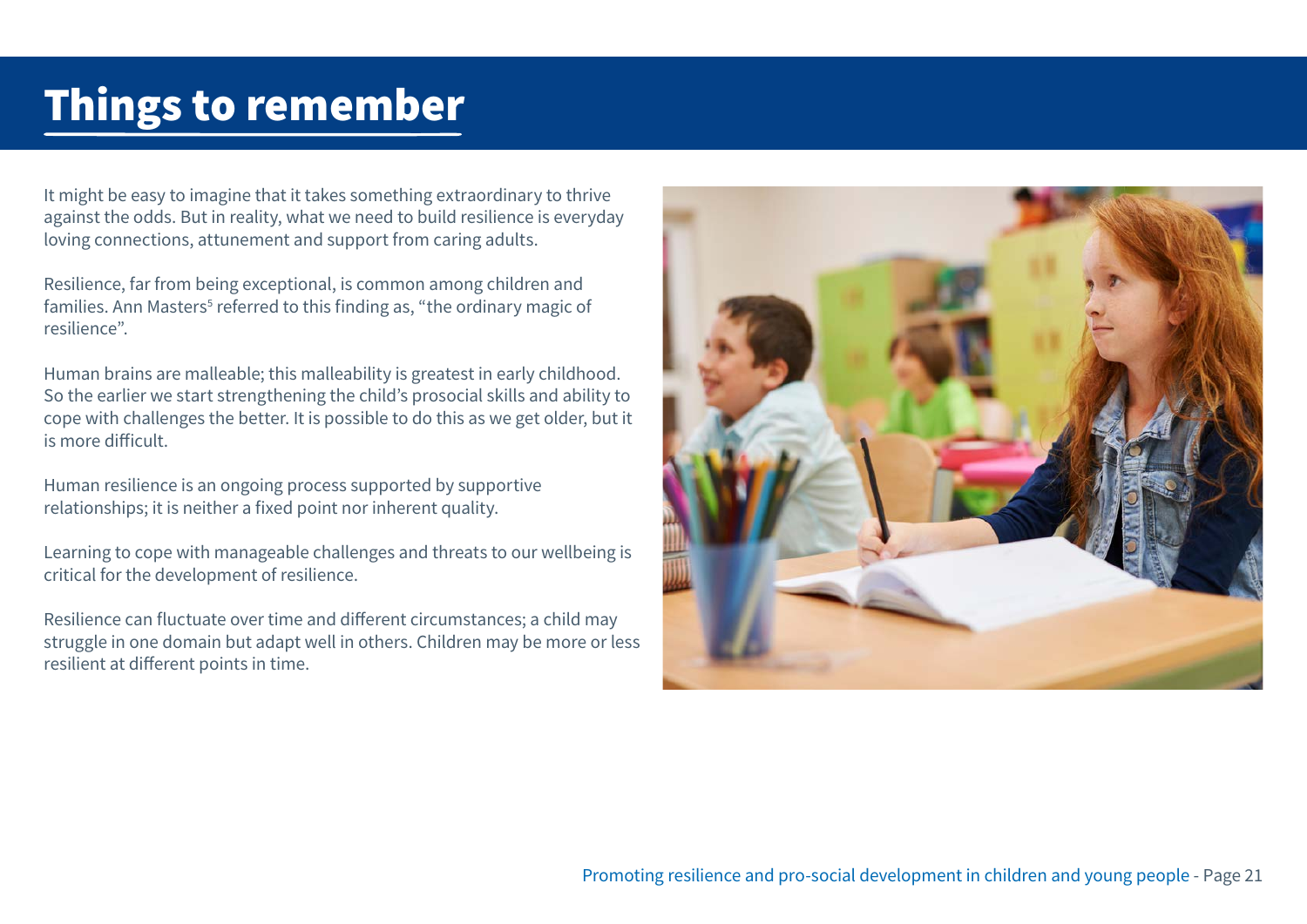## <span id="page-21-0"></span>I-Thrive framework pathways of care and support

The I-Thrive framework supports mental health pathways across all levels of care, support and treatment. From the provision of advice and guidance (getting advice and guidance), to early intervention in schools and community (getting help), to highly specialist CAMHS (getting more help) and managing risk across all agencies of care and support (managing risk and crises). This includes Headstart Kernow, Trauma Informed Schools, educational psychology services, video interaction guidance; MHSTs, school nurses and many third Sector agencies, such as Young People Cornwall; Penhaligon's Friends; Forest School; CLEAR; and the WAVE Project. Support in schools or in the community can be accessed via the early help hub or Bloom. BLOOM mental health networks across the county provide advice and guidance for schools and other agencies and support onward referral to CAMHS and other agencies when appropriate. CAPS and MHSTs provide strong links between schools and CAMHS.



Page 22 - Promoting resilience and pro-social development in children and young people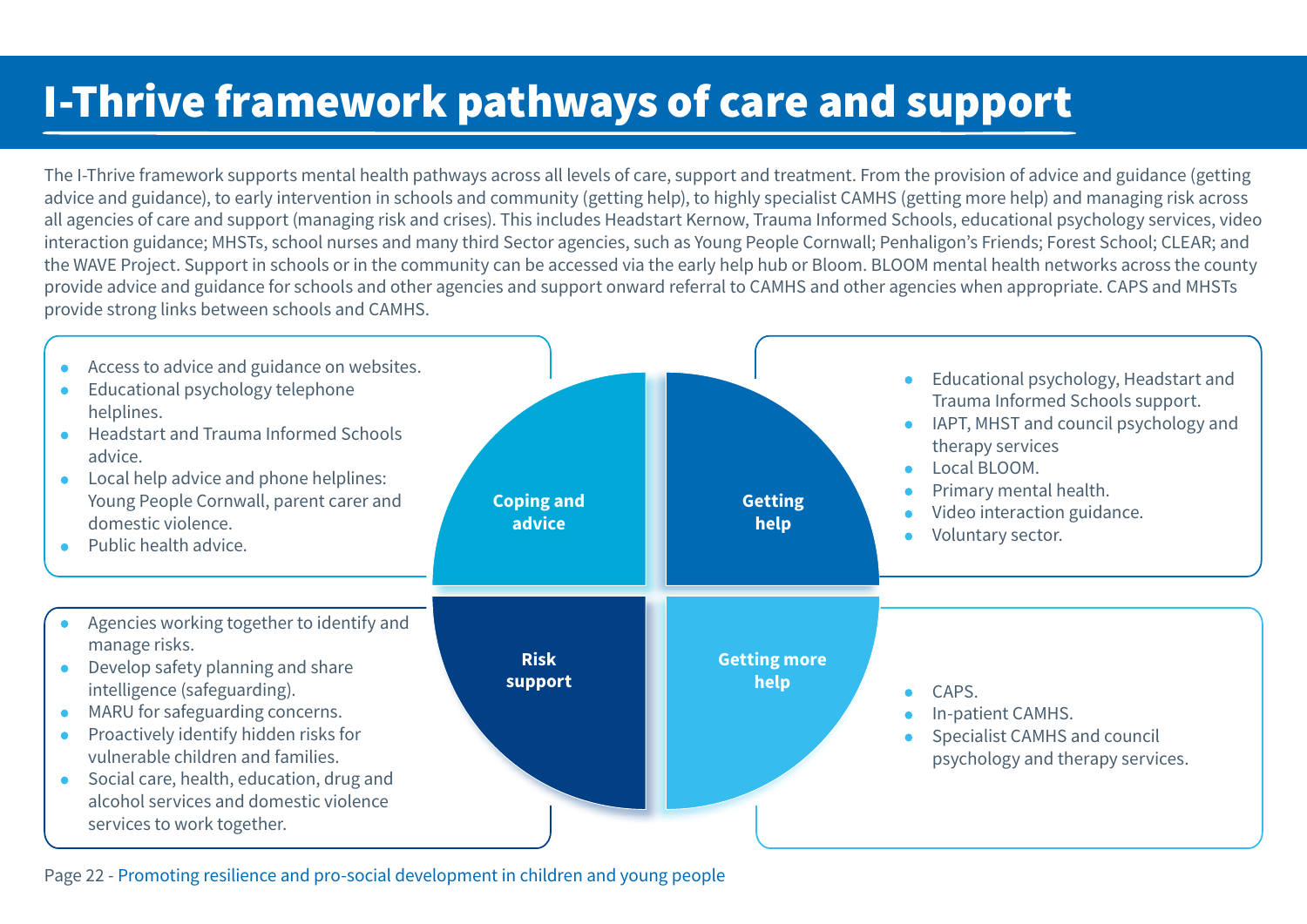## <span id="page-22-0"></span>References and information

## **References**

- 1. Siegel, D. et al. (2004) Parenting from the Inside Out
- 2. [E](#page-7-0)isenberg, N. 1989: The roots of prosocial behaviour in children
- 3. [B](#page-10-0)rown et. al, 2009: Adverse childhood experiences: the risk of premature mortality
- 4. [H](#page-12-0)ughes, D. 2017: Building the bonds of attachment: Awakening love in deeply troubled children (3rd edition)
- 5. [Ma](#page-20-0)sters, A (2001) Ordinary Magic: Resilience Processes

## **Videos**





## **Useful websites**

- [Mind Your Way](http://www.mindyourway.co.uk)
- [Young People Cornwall](http://www.youngpeoplecornwall.org)
- [Headstart Kernow:](http://www.headstartkernow.org.uk) Very helpful information on building emotional resilience for parents, carers and young people.
- [Trauma Informed Schools](http://www.traumainformedschool.co.uk): Very useful website full of very helpful information and background.
- [Anna Freud Centre](http://www.annafreud.org): Very useful resources to support children's wellbeing and resilience.
- [Harvard Child Development Centre](http://www.developingchild.harvard.edu): Very useful website full of helpful videos and information sheets.
- [Young Minds](http://www.youngminds.org.uk): Very useful information cite with helpful information for parents and children on building resilience.
- [Bright Horizons](http://www.brighthorizons.com): Useful information and resources about resilience in children.
- [Child and adolescent mental health information services](http://www.cahm.ca): Helpful information on raising resilient children.
- [National Child Traumatic Stress Network](http://www.nctsn.org): Helpful information on resilience in children.
- [Partnership for Children](http://www.partnershipforchildren.org.uk): Provides lots of resources on activities supporting resilience building in children.
- [Parent Zone:](http://www.parentzone.org.uk) Lots of resources for parents and carers to support resilience in children.
- [PACE website:](http://www.ddpnetwork.org) Helpful website to understand the PACE approach.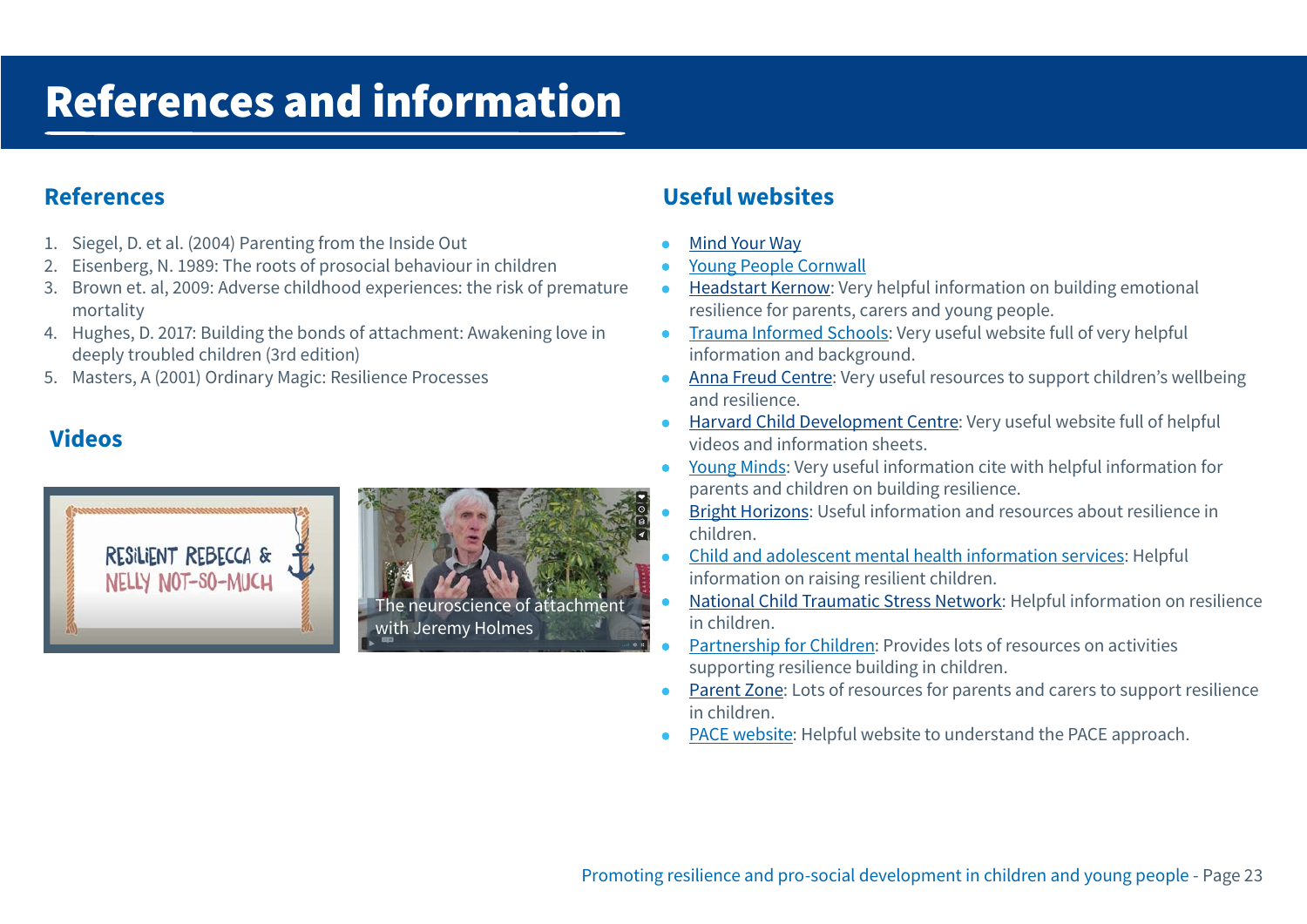## <span id="page-23-0"></span>**What is PACE?**

PACE is a way of thinking, feeling, communicating and behaving that aims to make the child feel safe. It is based upon how parents connect with their very young infants. As with young toddlers, when children feel safe they can begin to explore, learn and develop new relationships. With PACE, the troubled child can start to look at himself and let others start to see him, or get closer emotionally. He can start to trust.

## **Playfulness**

A playful, warm and spontaneous way of interacting with the child to support them to feel safe with you and promote trust.

When children are connected with you in this way, they are freer to open up, laugh, play, and share their true feelings with you. It is about creating an atmosphere of lightness and interest when you communicate. It means learning how to use a light tone with your voice, like you might use when story telling, rather than an irritated or lecturing tone. It's about having fun, and expressing a sense of joy. It is similar to parent-infant interactions when both parent and infant are delighting in being with each other and getting to know each other. Both are feeling safe and relaxed. Neither feels judged nor criticised.

Having a playful stance isn't about being funny or making joke, it is about helping children be more open to and experience what is positive and playful in their life.

A troubled child may have given up on the idea of having good times and doesn't want to experience and share fun or enjoyment. A playful stance can allow closeness but without the scary parts.

Playfulness allows children to cope with positive feelings. It also gives hope. If you can help the child discover his own emerging sense of humour, this can help him wonder a little more about his life and why he behaves in the ways that he does. When children laugh, they become less defensive or withdrawn and more reflective. A playful stance adds elements of fun and enjoyment in day-to-day life and can also diffuse a tense situation.

### **Acceptance**

This refers to the importance of accepting the child's intentions, thoughts, feelings and inner life, without judgment or criticism. As a result, the child builds trust that you will never be shaming or critical. It includes acknowledging the feelings fuelling the child's presenting behaviour (you can be firm on behaviour while at the same time accepting the feelings that triggered the behaviour).

Acceptance is at the core of the child's sense of safety. Acceptance is about actively communicating to the child that you accept the wishes, feelings, thoughts, urges, motives and perceptions that are underneath the outward behaviour. It is about accepting, without judgment or evaluation, her inner life. The child's inner life simply is; it is not right or wrong. Accepting the child's intentions does not imply accepting behaviour, which may be hurtful or harmful to another person or to self.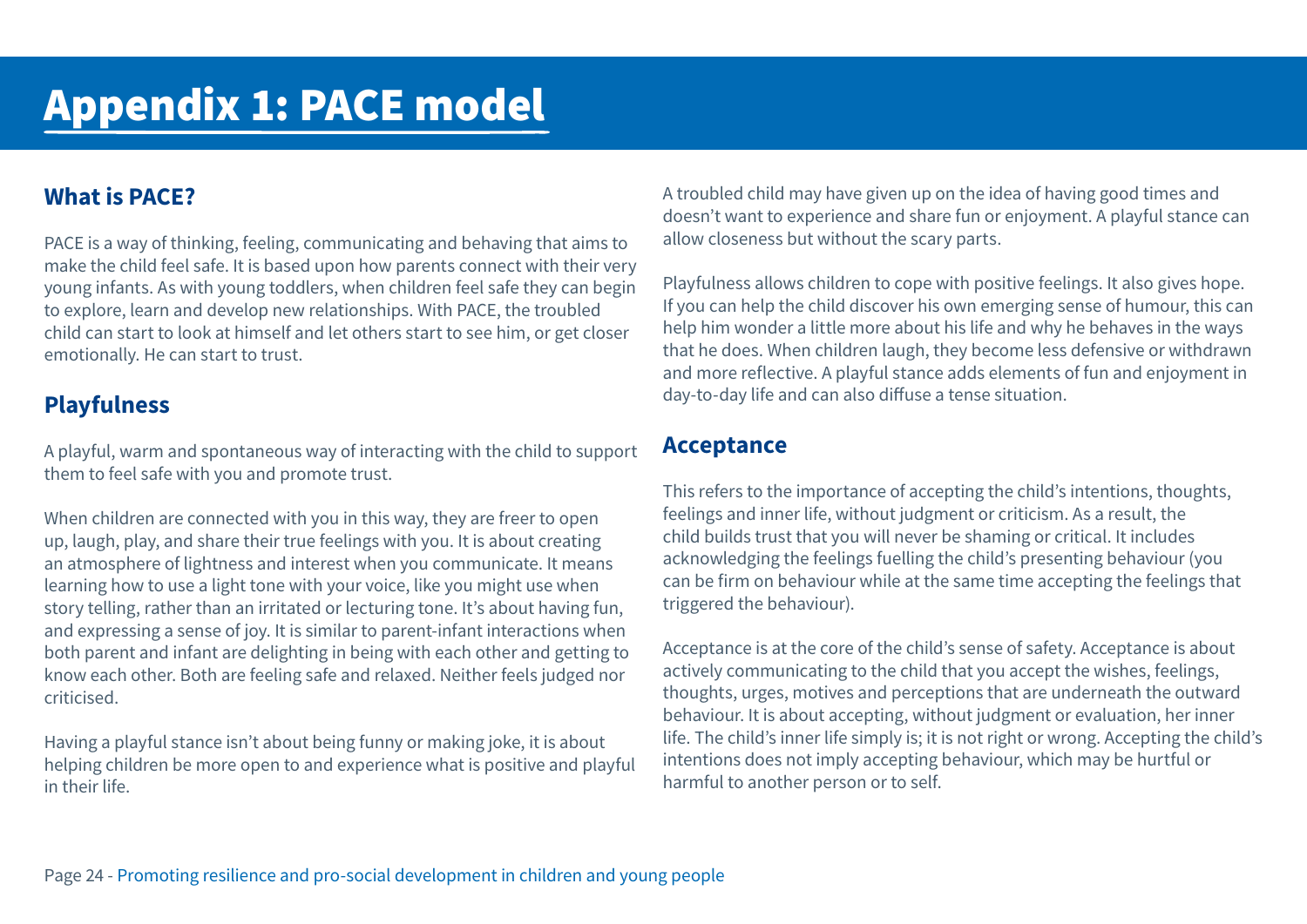## **Curiosity**

Curiosity, without judgment, is how we help children become aware of their inner life, reflect upon the reasons for their behaviour, and then communicate these reasons to others. Curiosity is wondering about the meaning behind the behaviour for the child.

Curiosity lets the child know that the adults want to understand. Children often know that their behaviour is not appropriate, but may not understand why they did things, or are reluctant to talk about the reasons. With curiosity the adults convey their intention to understand why and to help the child with that understanding. The adult's intention is to connect with and understand the child, not to lecture or convey that the child's inner life is wrong in some way. Curiosity involves a quiet, accepting tone that conveys the desire to understand the child:

- "What do you think was going on?
- What do you think that was about?"
- "I wonder what…?"

You say this without anticipating an answer or response from a child. This is different from asking the child, "Why did you do that?" with the expectation of a reply. It is not interpretation or fact gathering –you are not a detective; it's just about getting to know the child and letting her know that. Being curious can, for example, include an attitude of being sad, rather than angry, when the child makes a mistake.

A light, curious tone and stance can connect with a child in a way that judgement cannot. It may be helpful to make informed guesses about what the child is struggling with or feeling, as this helps the child put things into words –if you do this it is important to check with the child that your guess feels right, or let you know if you have missed something. Curiosity lets the child stay open and engaged in conversations, and enables them to reflect upon their own inner life. It is a key way that we connect with children.

## **Empathy**

This refers to the adult's capacity to connect with the emotions of the child, and finding words to convey that understanding to the child. Empathy conveys to the child that s/he is no longer alone with her painful feelings and stories of distress. Empathy lets the child feel the adult's compassion for her. It represents the adult's willingness and ability to connect with the child's feelings, and convey to the child an understanding of how hard things are for the child. In this way the adult communicates that the child is not alone with difficult feelings. The adult is also communicating strength, care and commitment that sharing the child's distress will not be too much.

## **The impact of communication using the principles of PACE**

PACE focuses on the whole child, not simply the behaviour. It helps children to be more secure with adults and reflect upon themselves, their thoughts, feelings and behaviour, building the skills that are so necessary for maintaining a successful and satisfying life. The child discovers that they are doing the best that they can, and are not bad or lazy or selfish.

Through PACE, children can feel safer, and then are freer to explore and discover. They learn to trust adults more, and that adults can provide a safe harbour when they are distressed. When children experience adults doing the best they can to understand them, they feel connected and safe. This frees them up to explore with adults their feelings, thoughts and behaviours, and with them work out new and healthier ways of relating to others, problem solving and learning. For adults, using the PACE approach most of the time can reduce the level of conflict, defensiveness and withdrawal that tends to be present in the lives of troubled children. Using PACE enables the adult to see the strengths and positive features that lie underneath more negative and challenging behaviour. It promotes a more compassionate approach to vulnerable children, who challenge us.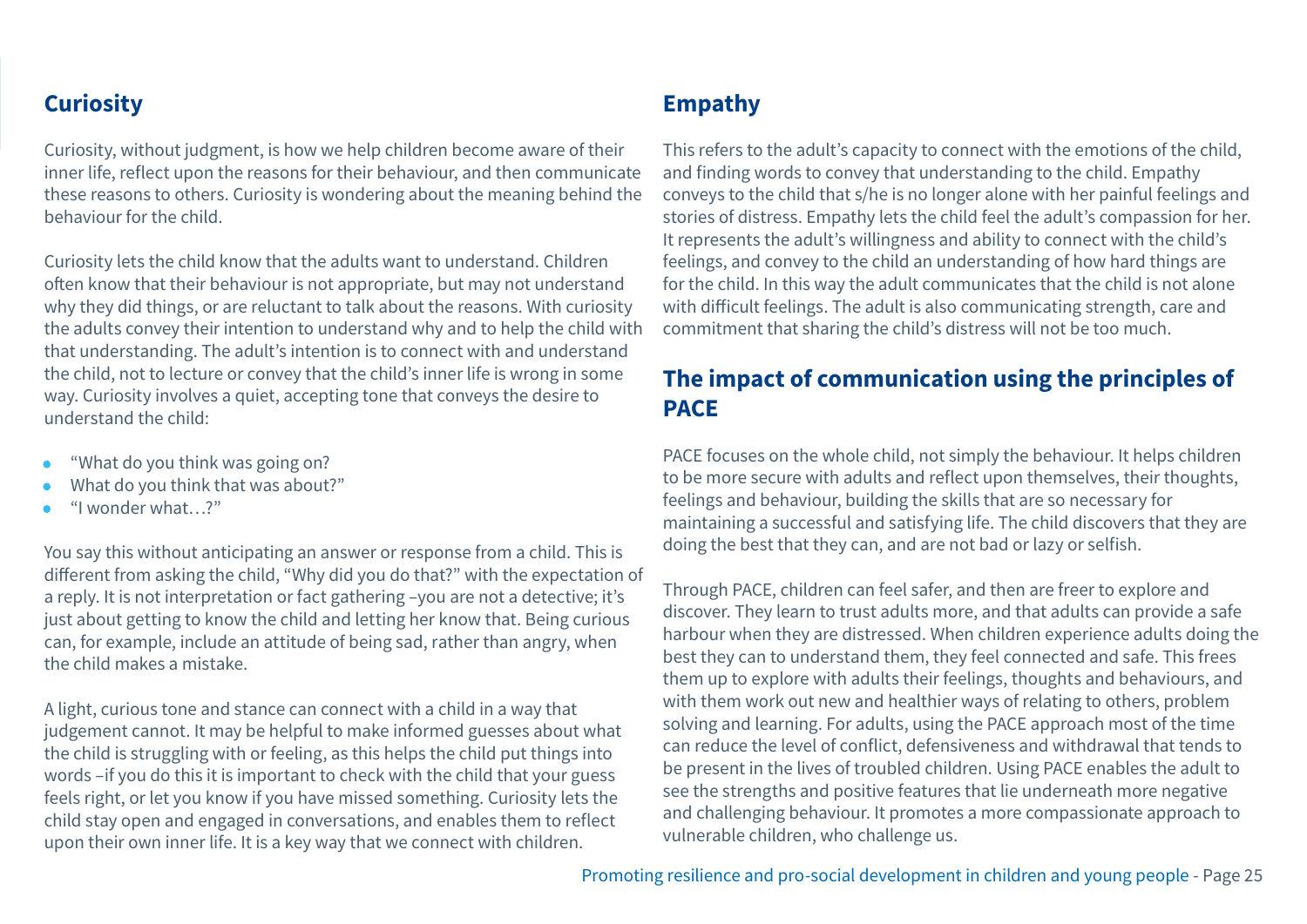## <span id="page-25-0"></span>Appendix 2: Parents help sheet

| <b>Paying attention to</b>                                                             | What can be done?                                                                                                                                                                                                                                                                                                                                                                                                                                                                                                                                                                                                                                                                                                                                                                                                                                                                                                                                                                                     |
|----------------------------------------------------------------------------------------|-------------------------------------------------------------------------------------------------------------------------------------------------------------------------------------------------------------------------------------------------------------------------------------------------------------------------------------------------------------------------------------------------------------------------------------------------------------------------------------------------------------------------------------------------------------------------------------------------------------------------------------------------------------------------------------------------------------------------------------------------------------------------------------------------------------------------------------------------------------------------------------------------------------------------------------------------------------------------------------------------------|
| The different ways you can promote<br>your child's empathy and prosocial<br>behaviours | Be a good role model and show a range of prosocial behaviours, such as sharing; helping; showing kindness;<br>offering comfort; turn taking; showing fairness.<br>Express warmth sensitivity and kindness to you child.<br>Help you child identify how they are feeling and how other children are feeling in everyday situations or in<br>storybooks and films: How do you think that child is feeling? How would you feel if this happened to you? What<br>could you do to make her feel better?.<br>Help your child become aware of situations where they could help other children.                                                                                                                                                                                                                                                                                                                                                                                                               |
| Help your child take part in events<br>that support prosocial behaviour                | Help the children in your family to share with each other and see things from each other's point of view. Give child<br>opportunities to support local community and give to others.<br>Plan activities that ask your child to share with other children so that they can achieve a common goal, or where<br>playing together makes the play more enjoyable and fun.<br>Help your child resolve conflict when it occurs when playing with other children. Help them see things from<br>everybody's point of view; help child understand the impact of actions on other children, as well as understanding<br>the impact of children's actions on their feelings.                                                                                                                                                                                                                                                                                                                                      |
| How you can support prosocial<br>behaviours                                            | Praise your child's prosocial behaviours - such as acts of kindness, sharing, turn taking.<br>Comment upon how your child's behaviour helped others, and how proud you are of your child.<br>Help your child trust and learn the importance of prioritizing truth when communicating with others; help your<br>child see different points of view; help your child develop empathy with others.<br>Let you children know that they are kind and thoughtful people -not just children who do kind and thoughtful<br>things. Make it clear you see this as the kind of child they are, so they internalise the sense of kindness to others,<br>and it then becomes who they are (their identity).<br>Try not to give tangible rewards for acts of sharing and kindness. Encourage children to be kind and thoughtful<br>and able to share with others, because it is a good thing to do -not just to get rewards. Help them understand it is<br>a kinder and more satisfying way of being with friends. |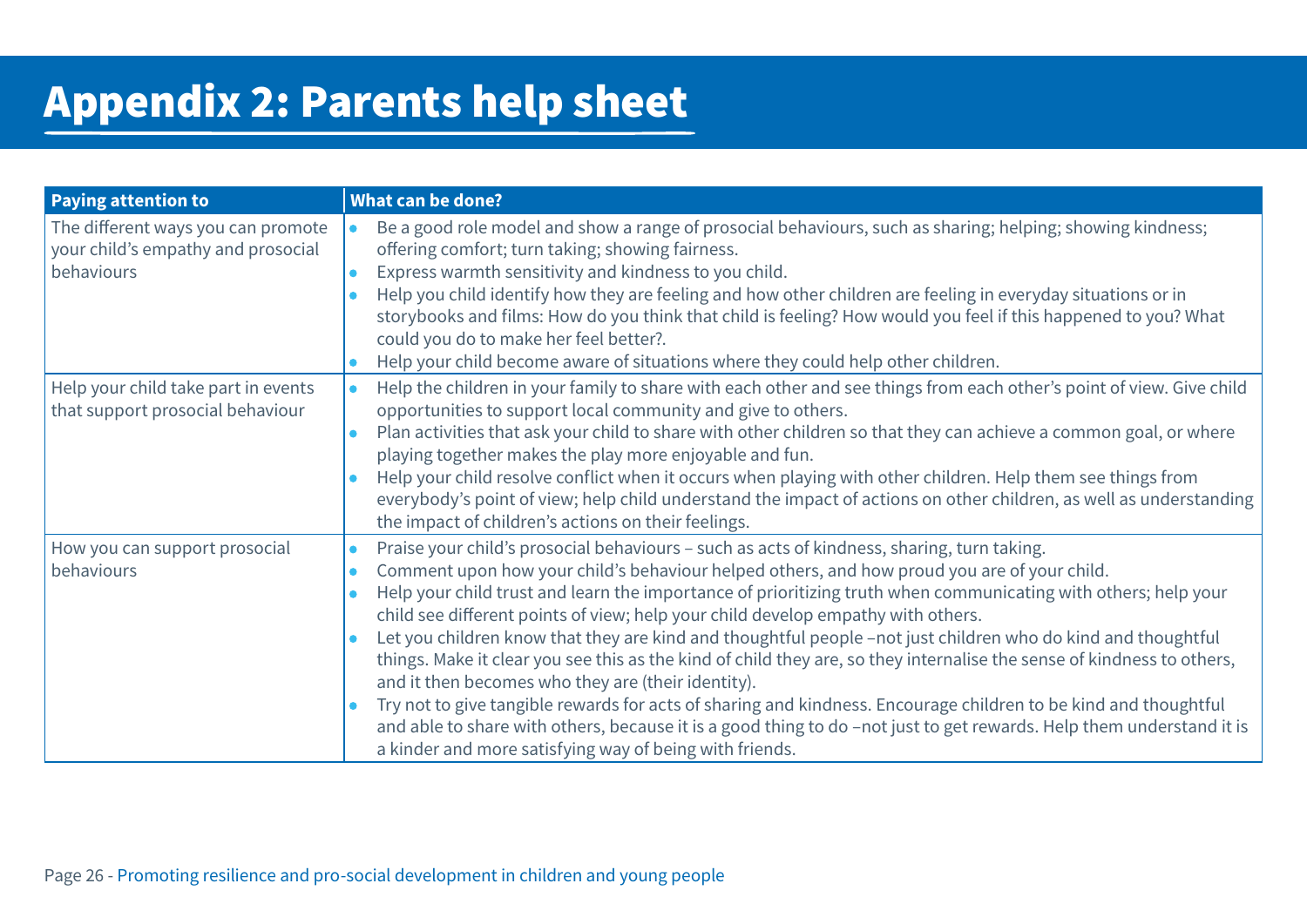## <span id="page-26-0"></span>Appendix 3: ways to build resilience in children

### **Resilience needs relationships, not rugged self-reliance**

Warm, safe and supportive relationships help children manage challenges, regulate their emotions, connect in helpful ways with other children, trust adults and seek help when they need to, and have a sense of themselves as competent and able to solve problems

#### **Increase children's exposure to people who help and care about them**

 All opportunities to help children build loving and supportive connections with other children and adults support their resilience. Praise, joy and recognition of children's efforts and achievements are very helpful to them.

#### **Let them know its OK to ask for help**

Let children know it is fine to ask for help, and that part of being strong is knowing that you can trust people to help you. Use 'safe havens'.

#### **Build their executive functioning**

It is important to help children become calm and reflect upon relationships and events. The capacity to think and reflect –for mentalisation –is a vital component of resilience.

#### **Encourage mindfulness practice**

Just like reflective capacity and thinking, mindfulness supports calming functions in the brain, and supports connections between the thinking parts of the brain (prefrontal cortex and the amygdala - part of the brain associated with strong emotions and impulsivity).

#### **Exercise**

Supports resilience because it produces neurochemicals in the brain that calms the brain at times of stress. It also releases chemicals that engender a sense of wellbeing.

#### **Build feelings of competence and a sense of mastery**

You can do this by reminding children of all the times they managed things well; reminding them of the things that they are good at and what strengths they possess. Praise them for having a go at things. Recognise their efforts and encourage them to find solutions.

#### **Nurture optimism**

An optimistic outlook is a key characteristic of resilient children. Helping children focus on what is still there, not what is lost; help them reframe so they see the good things in events, situations and relationships. This does not mean you invalidate their feelings –acknowledge those, whilst helping them see different viewpoints.

#### **Teach them how to re-frame**

Help children view challenges and disappointments as less threatening; help them find new opportunities, whilst acknowledging their feelings. These skills are valuable in managing challenges.

#### **Model resiliency**

Let children see how you manage disappointments and challenges in healthy ways. Explain how you manage them and find hopeful ways forward. Help them see that facing challenges is part of life, - they can be overcome.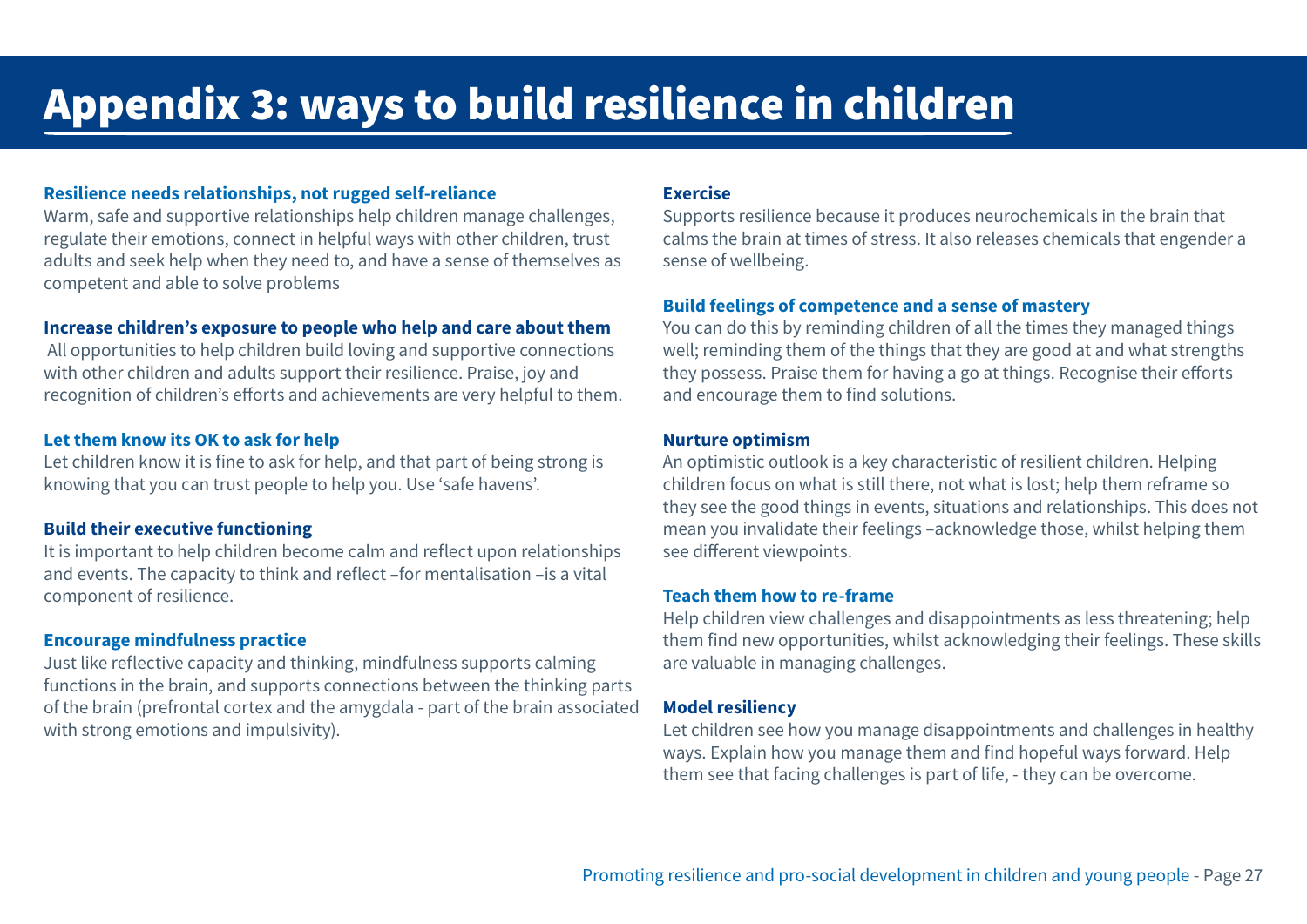### **Face fear with love and support**

Children can view challenges in rather black and white ways – either face it full on or avoid it. Children need help to find the middle ground to gradually deal with challenges, with the help and encouragement of trusted adults, and gain some control. It is about taking on challenges in ways that feel manageable and possible, with support.

#### **Encourage children to face challenges**

Children develop resources when they face challenges; they discover their capacity to shape events, find new solutions, and become independent.

#### **Don't rush to rescue children**

It is important to support children to find solutions and face challenges – in this way they discover their capacity to manage things and find solutions. "It is in the space between falling and standing back up again that children learn to find their feet". Obviously there will be occasions when we need to pick children up –just not every time!

#### **Meet children where they are**

Resilience is not about 'never falling over', but rather about how children can get back up again. In supporting children we need to accept where they are and the feelings they experience and support them in finding ways forward. Reflecting upon feelings, making sense of them is part of this process.

#### **Nurture a flexible mind-set**

Children need to recognise that things and people can change. They are not stuck in places they can't move from; or challenges they can never deal with.

### **Let them know that you trust their capacity to cope**

It is important to convey to children that you trust that they will cope in time and with helpful support. Your belief in them and that things will be OK conveys an important hopeful message.

#### **Build their problem solving skills and toolbox**

Help children face challenges by supporting problem solving skills, - thinking about what worked before; breaking the challenge down into manageable pieces; what would someone they know do? How many ideas can they come up with that might be helpful to them? Recognise how good their ideas are.

#### **Make time for creativity and play**

Problem solving is a creative process. Give children opportunities for creative play –they will draw upon these skills when facing challenges.

#### **Let children express themselves and listen to them**

Rather than solving children's problems, be a sounding board for them and encourage them to think about solutions. As they talk, their mind is processing, planning and strengthening. You can facilitate their thinking, but let them find and own their solutions. Be a safe sounding board to try out ideas.

#### **Support children to make sense of things**

When helping children make sense of things and face difficulties, it is helpful to think about how? Use the PACE approach, such as "I wonder….." and "no wonder you felt like that…". In this way you support them to accept the difficulties and find new ways forward.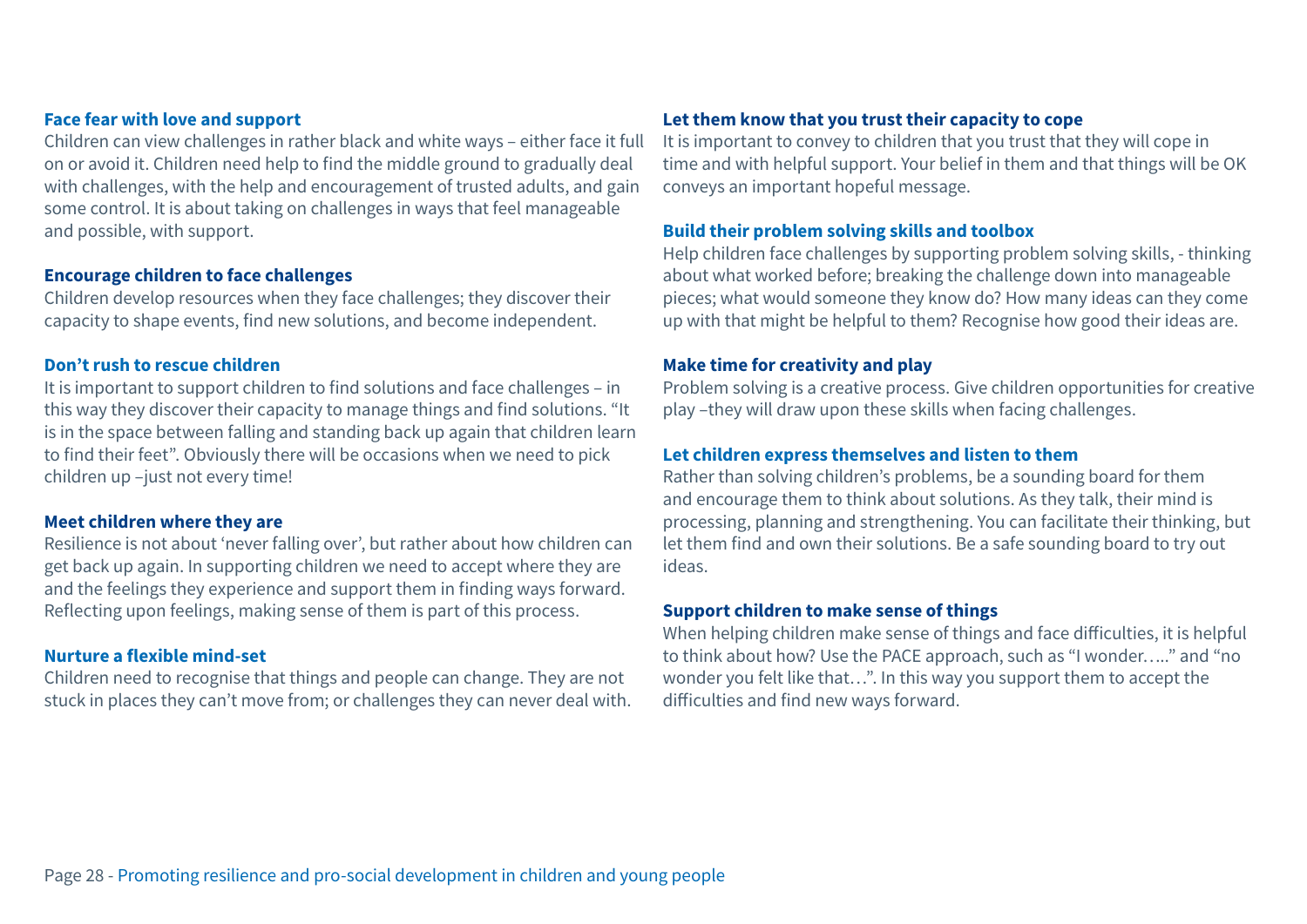## <span id="page-28-0"></span>Appendix 4: Roles and responsibilities in school

## **CEO, head teacher or head of school group**

Play a central role in developing positive emotional wellbeing and mental health strategies in schools. Recognize the need to develop whole school awareness of mental health and emotional health issues, including importance of prosocial development and resilience among children.

Make sure that policies and procedures in relation to supporting prosocial development and resilience among children are supported by advice and guidance, and that policies and procedures reflect the whole school approach to emotional health and wellbeing.

Making sure prosocial development and resilience training is a priority for staff alongside other mandatory training. The support for training is crucial to enable staff to feel confident in supporting young people in effective, nonjudgemental and respectful ways.

•Ensure staff, parents and pupils are aware of their roles and responsibilities when implementing the Safeguarding Policy across the school.

Ensure that all designated staff receive training regarding supporting resilience and are fully confident with the procedures to follow.

Provide practical and emotional support for key staff dealing with children who lack prosocial skills and resilience.

Develop systems for gaining the views of students and parents.

## **Trust board or Governing Body**

Provide pupils with open access to information about lack of resilience and details of who to go to for help and support. Decide, in collaboration with the school's senior leadership team, how awareness and understanding of prosocial development and resilience in children can be promoted throughout the school.

Consider issues of parental consent and whether parents, carers or guardians should be invited to learn more about lack of resilience in children.

Be proactive in developing support plans and interventions for pupils who lack resilience or have poorly developed prosocial skills, which are non stigmatizing. Encourage pupils to go to a key worker at times of emotional distress.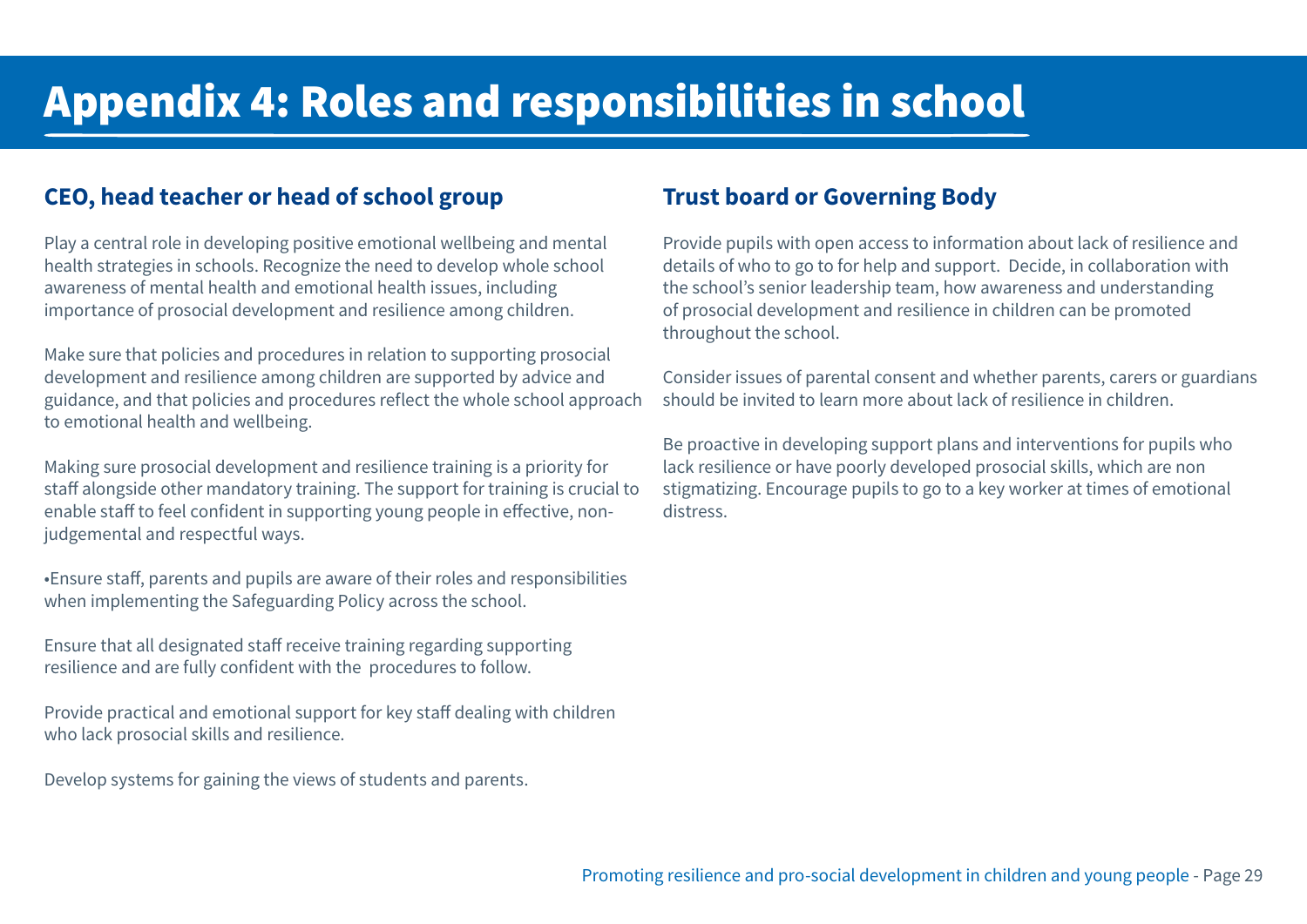## **All staff and teachers**

- Make it known to pupils that you are available to listen to them.
- Remain calm, respectful, sensitive and non-judgemental at times of student distress.
- Do not adopt a dismissive or belittling attitude in relation to the reasons for a student's distress.
- Encourage pupils to be open with you and assure them that they can get the help they need, if they are able to talk.
- Do not make promises you can't keep, especially regarding issues of confidentiality.
- Discuss and promote healthy coping mechanisms and suggest ways in which pupils can be empowered to make positive changes in their lives.
- Attend training and use evidence-based interventions (such as PACE approach) to support development of prosocial skills and resilience in children.
- Connect and build attuned relationships with students

## **Designated key staff member(s)**

Implement the safeguarding policy, communicate with each other and report back to the head teacher at each stage of the process. Maintain up-to-date records of pupils experiencing difficulties in relation to their lack of resilience and prosocial skills development.

Communicate with the head teacher and other key staff on a regular basis and keep them informed of all incidents and developments.

Monitor the help, support and progress of the students in your care and maintain communication with them. Be fully confident in the understanding of prosocial development and resilience in children, and how to promote this in schools.

Inform the pupil's parents if appropriate and liaise with them as to how best manage the situation.

Be aware of when it is essential for other professional bodies to be informed, such as social services, school nurse, educational psychologists, school linked mental health workers, GP, primary mental health team and CAMHS

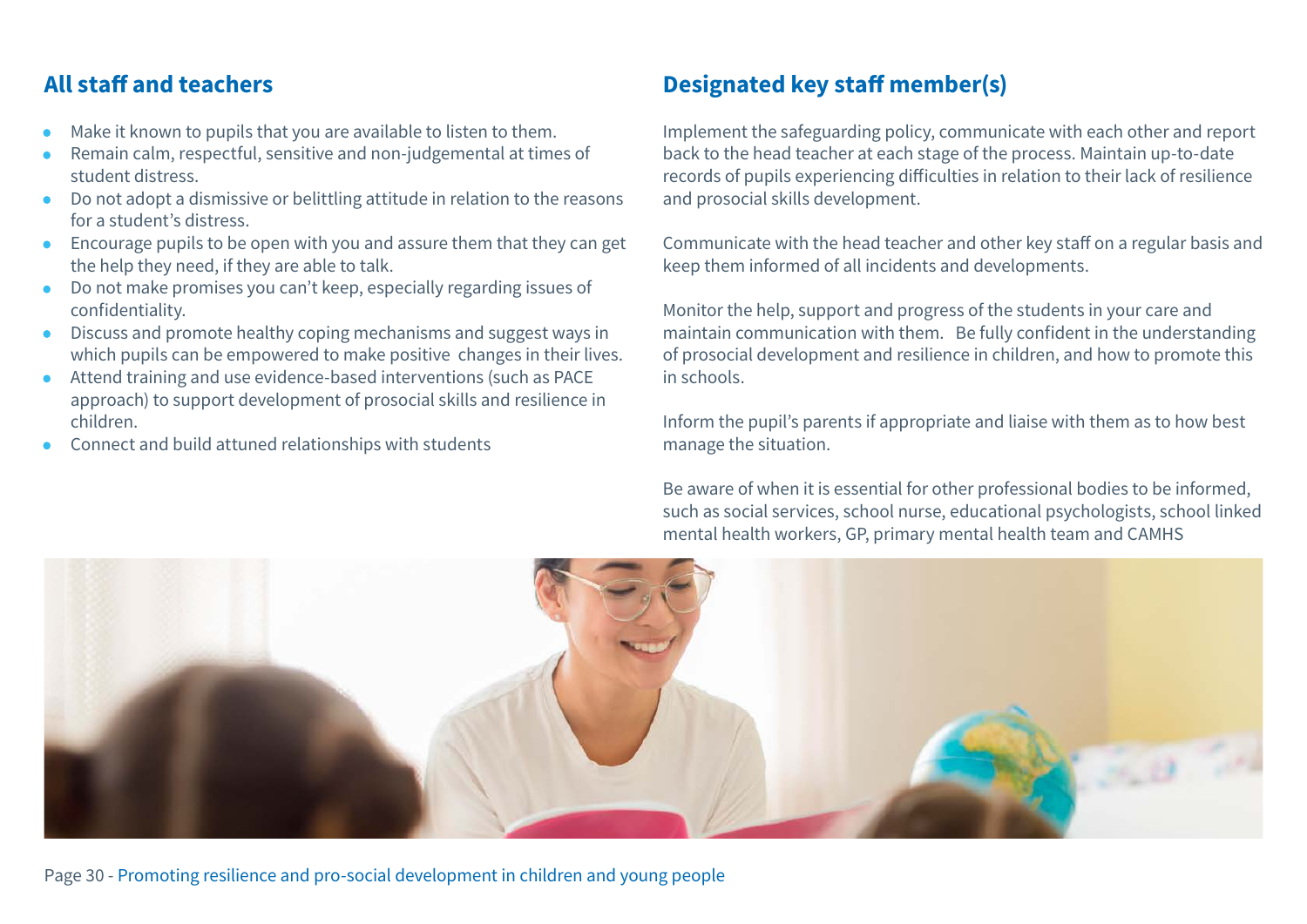## **School pupils**

Access to leaflets and guidance about prosocial development and resilience. When talking to family, teachers or friends about lack of prosocial skills and resilience, focus on the emotional reasons behind distress and not just on the struggles and difficulties.

Discuss additional support the child or young person needs while going through emotional distress.

Be aware that teachers and designated staff are there to help. The more pupils talk to them, the better able they will be to give the support and help needed.

As with all cases where safety is at risk, and a teacher is concerned in a serious way about safety or wellbeing, he/she may have to break confidentiality for the pupil's own safety.

### **Parents**

- Find out about development of prosocial skills and resilience and support their child (leaflet provided).
- If their child lacks prosocial skills and resilience, parents should work closely with the school and take an active role in deciding the best course of action.
- Keep the school informed of any incidents outside of school that they feel the school should know about.
- Take care of themselves and seek the emotional support they need in supporting their child's difficulties.